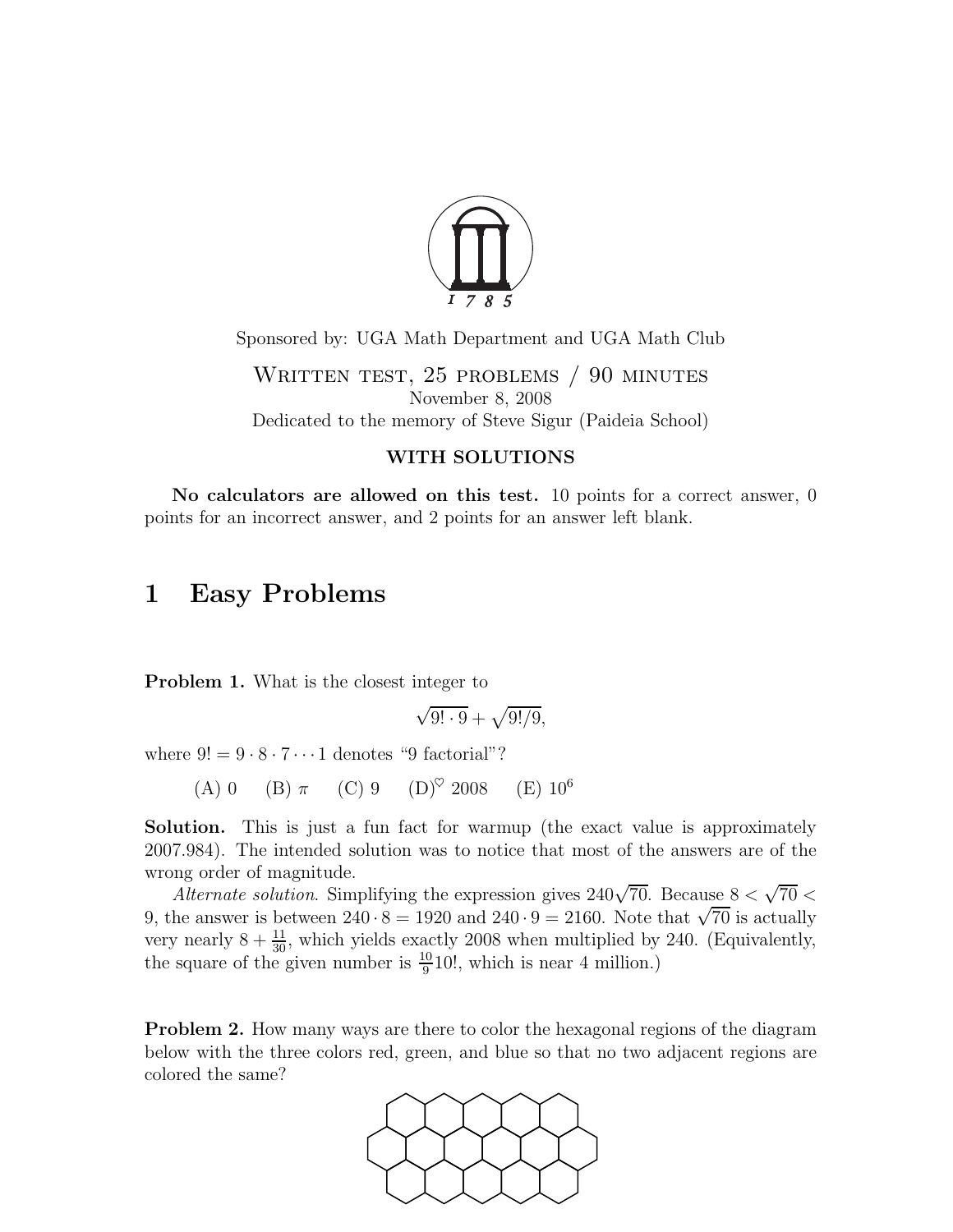(A) 0 (B) 3 (C)♥ 6 (D) 12 (E) 16

Solution. Consider the regions labeled 1, 2, and 3 in the diagram below. Note that they must all be different colors, and once their colors are chosen, the rest of the coloring is determined uniquely. Thus, there are  $3! = 6$  possible colorings.



Connections. In general, determining whether a diagram like this is properly 3 *colorable* is NP-complete, while determining the *number* of colorings is  $#P$ -complete. In either case, the prevailing opinion among computer scientists is that this means some large examples are intractable.

**Problem 3.** A chord of a circle is tangent to a smaller, concentric circle. Given that the length of the chord is 10, find the area of the donut shape ("annulus") in between the two circles.



(A)  $9\pi$  (B)  $16\pi$  (C)<sup> $\heartsuit$ </sup> 25 $\pi$  (D) 50 $\pi$  (E) None of the above

Solution. Notice that there is a degree of freedom in the problem that we can exploit. Indeed, suppose the smaller "circle" actually has radius 0 and so is a point. Then the larger circle has diameter 10, and the "donut shape" is simply the area of the larger circle, which is  $\pi\left(\frac{10}{2}\right)$  $\frac{10}{2}$  $\Big)^2 = 25\pi$ .

Alternate solution. Suppose the inner radius is r and the outer radius is R. Then by the Pythagorean theorem, the chord's length is equal to  $2 \cdot \sqrt{R^2 - r^2}$ . Thus,  $R^2 - r^2 = 25$ , and the area in between the circles is

$$
\pi R^2 - \pi r^2 = \pi (R^2 - r^2) = 25\pi.
$$

Problem 4. How many equilateral triangles can be formed from the vertices of a cube?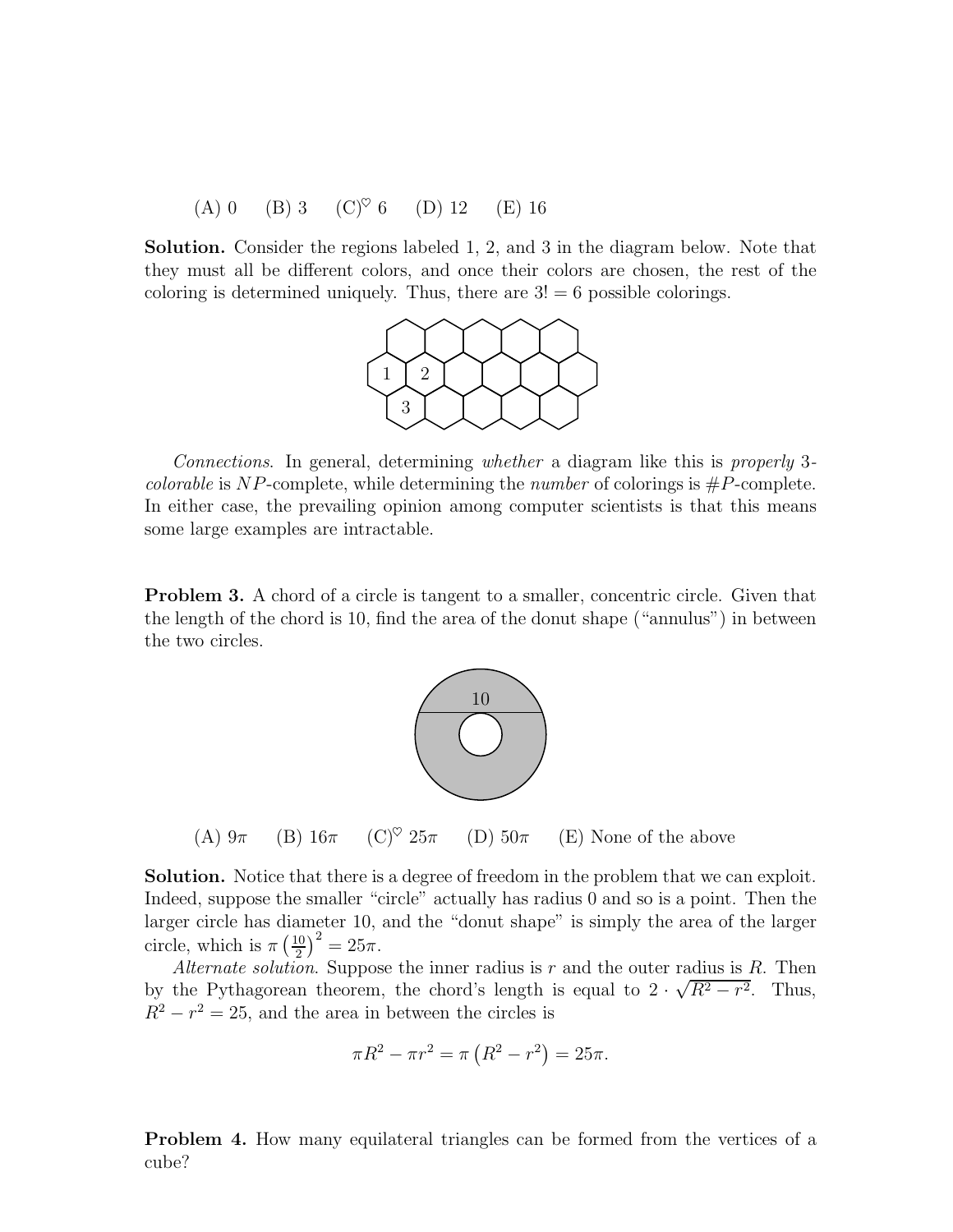(A) 2 (B) 6 (C)<sup> $\heartsuit$ </sup> 8 (D) 12 (E) 24

Solution. There are no equilateral triangles with side-lengths equal to the side of the cube or to the space ("long") diagonal. Thus, all equilateral triangles have the face diagonals as their sides.

Each of the twelve face diagonals participates in two equilateral triangles, but each triangle has three sides, so there are  $12 \cdot \frac{2}{3} = 8$  triangles total. It is interesting to note that some of the vertices of a cube form a regular tetrahedron. How many are there?

Alternate solution. Each triangle can be naturally identified with a single vertex, namely the vertex that is adjacent to each of the vertices used in the triangle (see the diagram below). There are 8 vertices, and thus 8 equilateral triangles.



**Problem 5.** What is x if  $x \geq 1$  and

$$
x^{\log_2 x} = 16,
$$

where  $\log_2 x$  denotes the logarithm of x to the base 2?

(A) 2 (B)<sup> $\heartsuit$ </sup> 4 (C) 6 (D) 8 (E) None of the above

Solution. This problem can easily be solved by trial and error. To find the answer directly, take the base-2 logarithm of both sides to get

$$
(\log_2 x) \cdot (\log_2 x) = \log_2 16 = 4,
$$

so  $\log_2 x = 2$  and  $x = 2^2 = 4$ . (If  $x < 1$ , then we could also have  $\log_2 x = -2$  and  $x = 1/4.$ 

Connections. The function  $x^{\log x}$  is an example of a function that is superpolynomial (grows faster than any polynomial, like  $x^n$ ) yet sub-exponential (grows slower than any exponential, like  $a^x$ ).

Problem 6. Four pencils are labeled with the names of the four people on a complete UGA math tournament team (all the names are different). How many ways are there to distribute each pencil to a team member so that nobody has their matching pencil? Note that a team member may be given none, one, some, or all of the pencils.

(A) 9 (B) 16 (C) 27 (D)<sup> $\heartsuit$ </sup> 81 (E) None of the above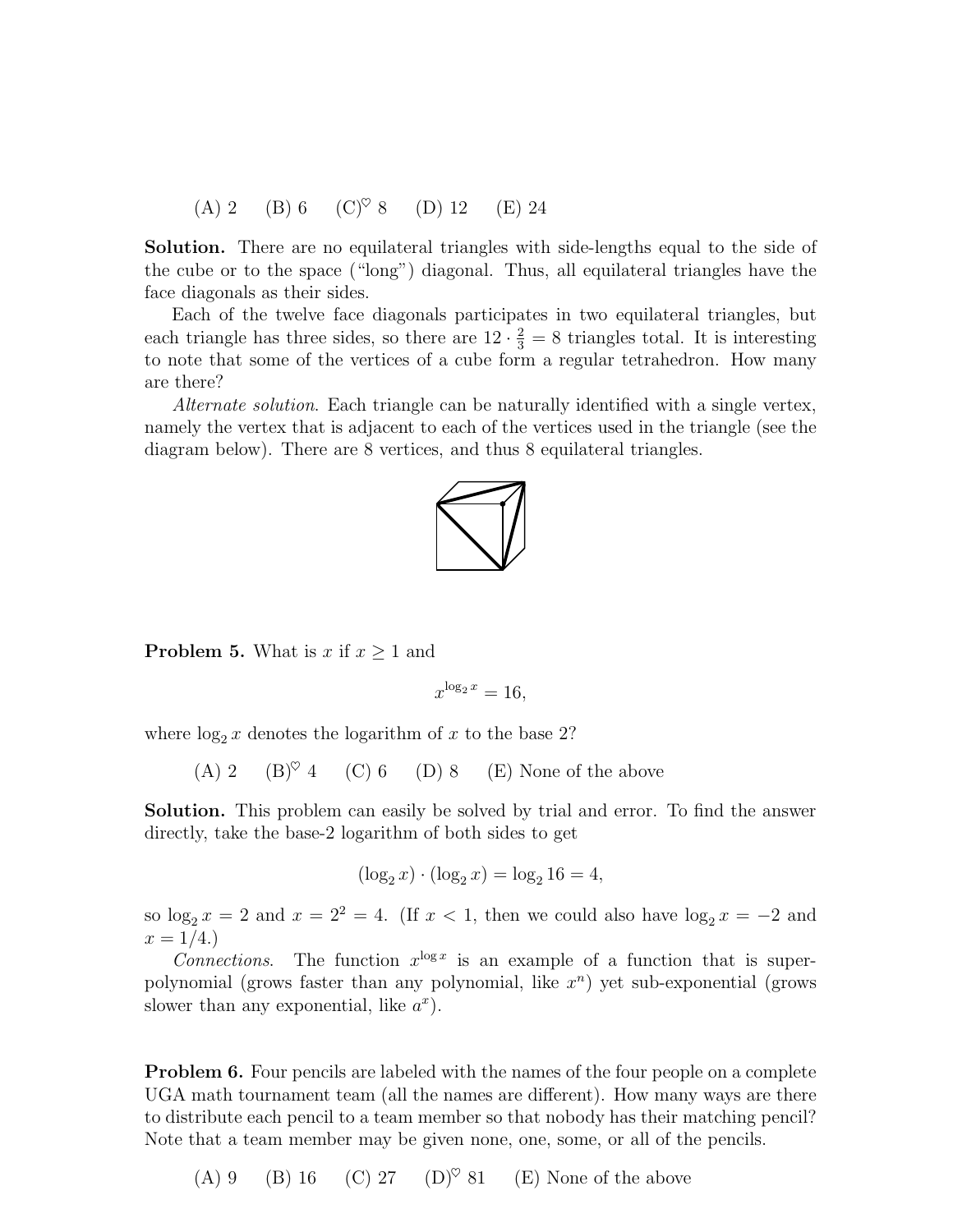Solution. Consider any single pencil. In order to satisfy the desired condition, it may be given to one of three team members (anyone but the corresponding person). We must make four independent choices (one for each pencil) among three alternatives, so there are  $3^4 = 81$  total possible combinations.

Problem 7. Boris has 20 stones in a single pile, and he is trying to split them up so that each stone ends up in a pile by itself. Every time he splits a pile into two new sub-piles, one of size x and the other of size y, he gets  $x \cdot y$  points added to his "score". If Boris's initial score is 0, what's the largest final score he can attain?

$$
(A)^{\heartsuit}
$$
 190 (B) 200 (C) 210 (D) 300 (E) 400

Solution. Imagine a thread connecting every pair of stones, and that whenever Boris splits a pile, the threads connecting stones in different piles are cut. Then Boris obtains exactly one point for each thread he cuts. It follows that his score is independent of the manner in which he splits piles, and is the number of threads,

$$
\binom{20}{2} = \frac{20 \cdot 19}{2} = 190.
$$

Alternate solution. If we examine small cases (*n* stones instead of 20), then we see that Boris's score seems to be independent of the splitting order and is always  $\binom{n}{2}$  $n<sub>2</sub>$ ). (Indeed, the scores for an initial pile of 1, 2, 3, and 4 stones are 0, 1, 3, and 6 respectively, which we recognize as the first few triangular numbers.) By induction, we can prove that this is always the case. Indeed, if we split a pile of  $n$  into piles of  $x$  and  $y$ , we see that the resulting score is

$$
x \cdot y + \binom{x}{2} + \binom{y}{2} = \binom{x+y}{2} = \binom{n}{2}.
$$

**Problem 8.** A point P is chosen inside a square ABCD so that  $AP = 3$ ,  $BP = 4$ , and  $CP = 5$ . Find  $DP$ .



Note: this diagram is not to scale.

(A) 2 (B) 3 (C) 4 (D) 5 (E)<sup> $\heartsuit$ </sup> None of the above

**Solution.** If we conveniently "forget" that ABCD is a square and instead assume it is a rectangle, there is a degree of freedom that we can exploit here. Suppose that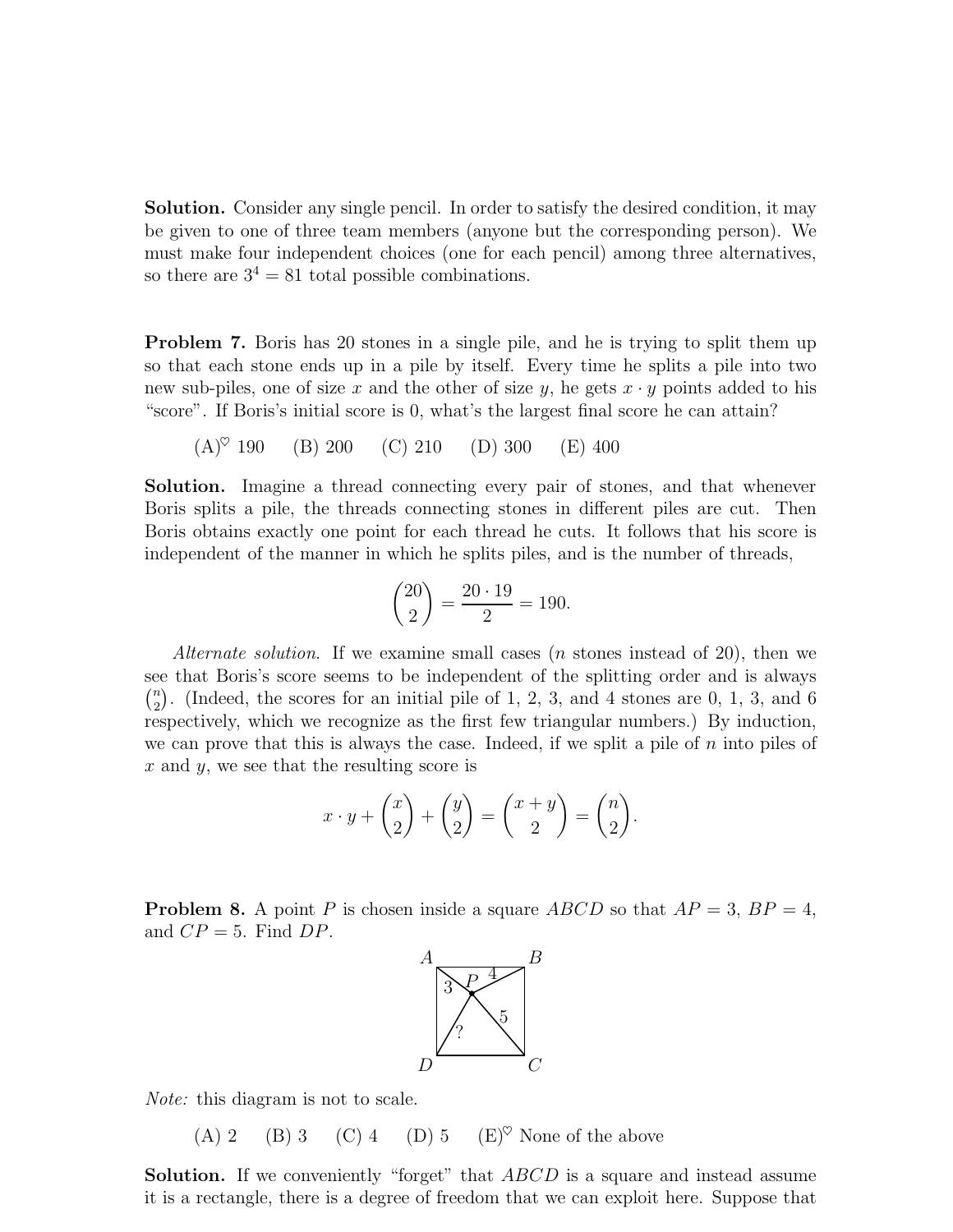P actually lies on AB. Then  $BC = 3$  since PBC is a 3-4-5 right triangle. Since  $AD = BC = 3$ , it follows that  $DP = 3\sqrt{2}$  by the Pythagorean theorem. To actually show that the answer is the same for all rectangles, including the square case, we must solve the problem differently. (However, it's worth noting that deforming the picture in different ways also gives the same answer. This supports the hypothesis that it does not matter whether the rectangle is actually a square.)

Alternate solution. Suppose that when one projects  $P$  onto  $AB$  to obtain  $P'$ , we have  $AP' = w$  and  $P'B = x$ . Similarly, suppose that if we project P onto BC to obtain  $P''$ , we have  $BP'' = y$  and  $P''C = z$ . Then we are given that

$$
AP2 = w2 + y2 = 32,BP2 = x2 + y2 = 42,CP2 = x2 + z2 = 52,
$$

and are asked to find  $DP = \sqrt{w^2 + z^2}$ . But adding the first and last equations, while subtracting the second, gives  $w^2 + z^2 = 3^2 + 5^2 - 4^2 = 18$ , so  $DP = \sqrt{18} = 3\sqrt{2}$ .

Note that if you actually solve for the variables, you obtain the rather ugly values

$$
\sqrt{\frac{257 + 16\sqrt{14}}{65}}
$$
,  $2\sqrt{\frac{178 + 4\sqrt{14}}{65}}$ ,  $2\sqrt{\frac{82 - 4\sqrt{14}}{65}}$ , and  $\sqrt{\frac{913 - 16\sqrt{14}}{65}}$ 

for w, x, y, and z, respectively, so the approaches above are recommended.

Problem 9. How many digits are there in the first positive multiple of 6 that contains only the digits 0 and 1 (in its base 10 representation)?

(A) 3 (B) $\degree$  4 (C) 5 (D) 6 (E) None of the above

Solution. Such a number must be even, so it must end with a 0. By the standard test for divisibility by three, the number of 1s must be divisible by three. Thus the smallest number is 1110, which has four digits.

Connections. In general, for any number  $k$ , one can prove that some multiple of k consists only of the digits 0 and 1. Indeed, consider all of the numbers of the form 1, 11, 111,  $\dots$  By the pigeonhole principle, some two of these leave the same remainder after division by k. (There are only k possible remainders, but infinitely many such numbers.) But then their difference  $(11 \cdots 11) - (1 \cdots 1) =$  $11 \cdots 1100 \cdots 00$  is divisible by k.

This is connected to the decimal expansions of  $1/p$  for primes p (and other numbers, too). For example, because  $1/7 = 0.\overline{142857}$ , it follows that  $7 \mid 111111$ . Indeed,  $142857 \cdot 7 = 999999 = 111111 \cdot 9.$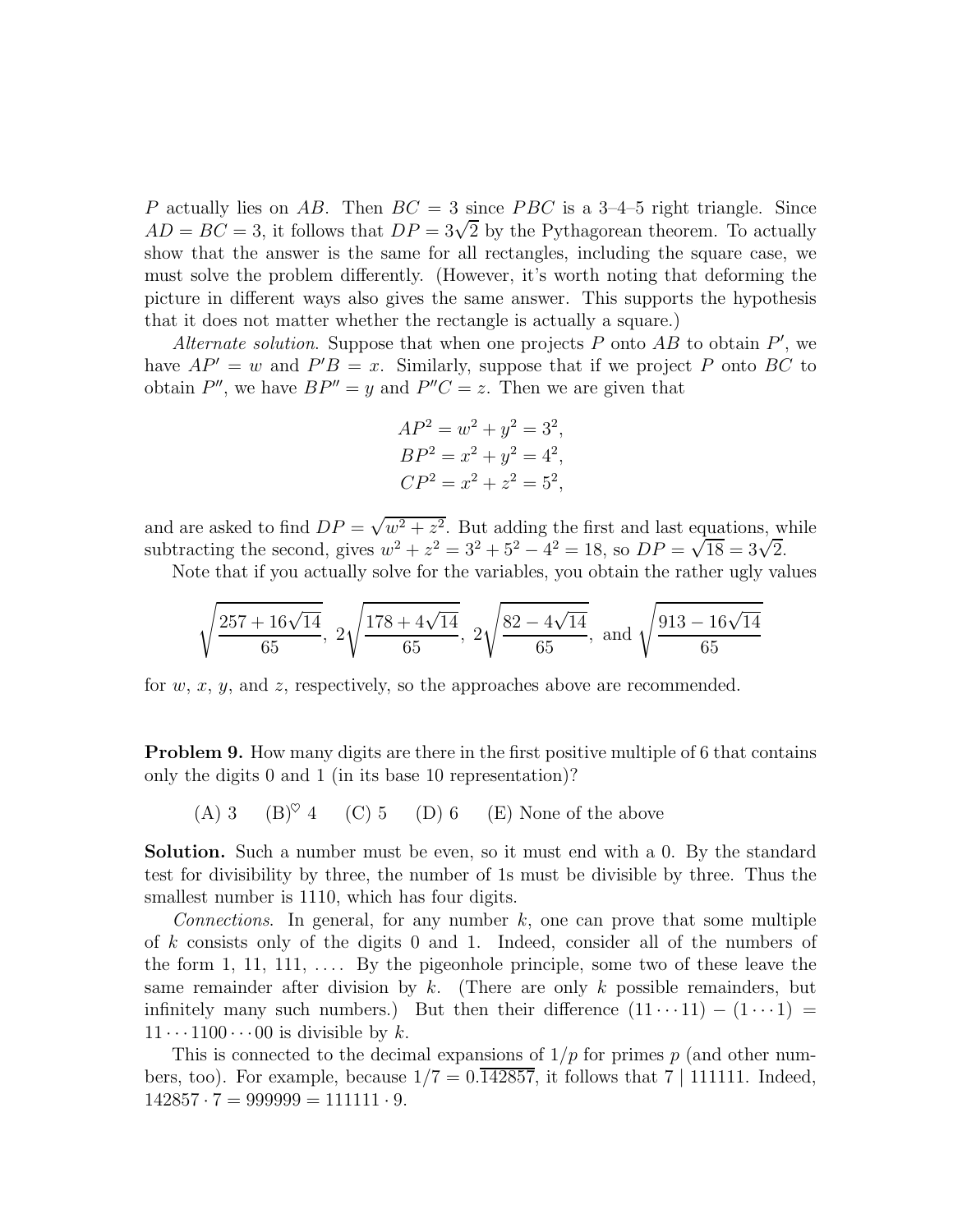# 2 Medium Problems

Problem 10. In the diagram below, the three circles have unit radius and pass through one another's centers. Find the area of the shaded region.



Solution. Consider the diagram below. It was obtained from the diagram in the problem by cutting off one piece and moving it. It follows that the desired area is simply one-sixth of the area of one of the circles, which is  $\pi/6$ .



Alternate solution. By making full use of symmetry, it's possible to actually see six regions like those in the problem fill up a circle:



Problem 11. How many non-negative integers less than 1000 can be expressed as

$$
\lfloor x \rfloor + \lfloor 2x \rfloor + \lfloor 5x \rfloor
$$

for some real value of x, where  $|x|$  denotes the greatest integer less than or equal to x (sometimes written  $[x]$  instead)?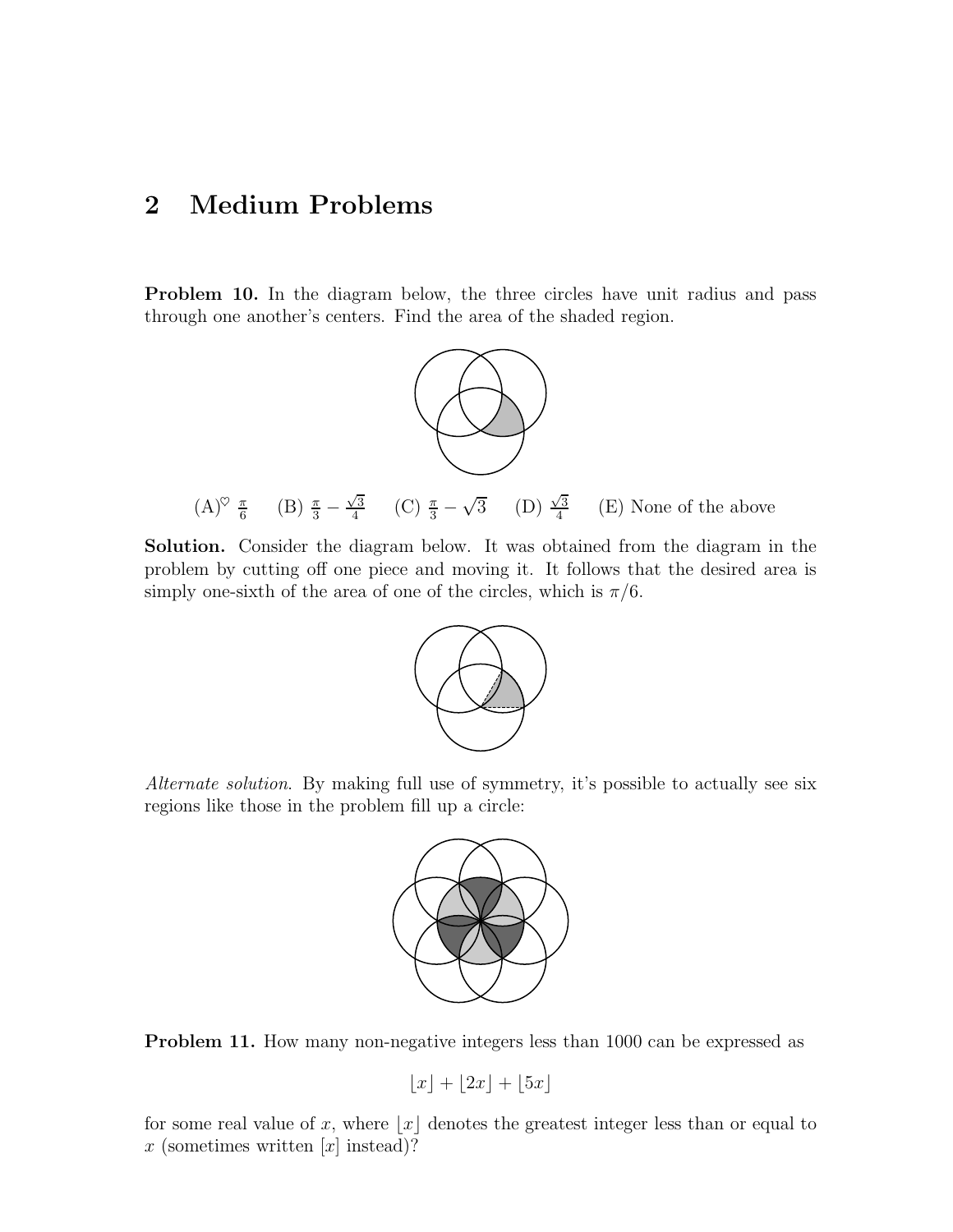(A) 500 (B) 545 (C) 600 (D)♥ 750 (E) 1000

**Solution.** Suppose that x is between n and  $n + \frac{1}{10}$ , where n is an arbitrary integer. Then  $\lfloor x \rfloor + \lfloor 2x \rfloor + \lfloor 5x \rfloor = n+2n+5n = 8n$ . Similarly, we can compute what happens in the other ten intervals of length  $\frac{1}{10}$ :

| interval                  | $\boldsymbol{x}$ | 2x     | 5x     | sum    |
|---------------------------|------------------|--------|--------|--------|
| $n+0.0 \leq x \leq n+0.1$ | $n_{\rm}$        | 2n     | 5n     | 8n     |
| $n+0.1 \leq x < n+0.2$    | $n_{\rm }$       | 2n     | 5n     | 8n     |
| $n+0.2 \leq x < n+0.3$    | $n_{\rm}$        | 2n     | $5n+1$ | $8n+1$ |
| $n+0.3 \leq x < n+0.4$    | $n_{\rm }$       | 2n     | $5n+1$ | $8n+1$ |
| $n+0.4 \leq x < n+0.5$    | $\boldsymbol{n}$ | 2n     | $5n+2$ | $8n+2$ |
| $n+0.5 \leq x \leq n+0.6$ | $n_{\rm}$        | $2n+1$ | $5n+2$ | $8n+3$ |
| $n+0.6 \leq x < n+0.7$    | $\boldsymbol{n}$ | $2n+1$ | $5n+3$ | $8n+4$ |
| $n+0.7 \leq x \leq n+0.8$ | $n_{\rm}$        | $2n+1$ | $5n+3$ | $8n+4$ |
| $n+0.8 \leq x < n+0.9$    | $\, n$           | $2n+1$ | $5n+4$ | $8n+5$ |
| $n+0.9 \leq x \leq n+1.0$ | $n_{\rm}$        | $2n+1$ | $5n+4$ | $8n+5$ |

(After this, if  $n + 1.0 \le x < n + 1.1$ , the sum is  $8n + 8$ .) It follows that the only obtainable numbers are those that leave a remainder of 0, 1, 2, 3, 4, or 5 upon division by 8 (and conversely, all such numbers *are* obtainable). This is  $\frac{6}{8} = \frac{3}{4}$  $rac{3}{4}$ <sup>th</sup>s of all numbers, so our answer is  $1000 \cdot \frac{3}{4} = 750$ .

Problem 12. What are the last two digits of



Recall that  $x^{y^z}$  means  $x^{(y^z)}$ . Therefore, if  $f(1) = 2$  and  $f(n) = 2^{f(n-1)}$  for  $n > 1$ , the number above is  $f(10)$ .

(A) 16  $(B)^\heartsuit$  36 (C) 56 (D) 76 (E) 96

**Solution.** Writing down the last two digits of the powers  $2^n$ , one discovers that they are periodic with period 20, ignoring the first two powers:

> 01, 02, 04, 08, 16, 32, 64, 28, 56, 12, 24, 48, 96, 92, 84, 68, 36, 72, 44, 88,  $76, 52, 04, \ldots$

So, to find the answer, we only need to know the remainder of  $2^{2^{j}}$ modulo 20. Using the above table, one discovers that the powers  $2<sup>n</sup>$  mod 20 are periodic with period 4, again ignoring the first two powers:

$$
01, 02, 04, 08, 16, 12, 04, ...
$$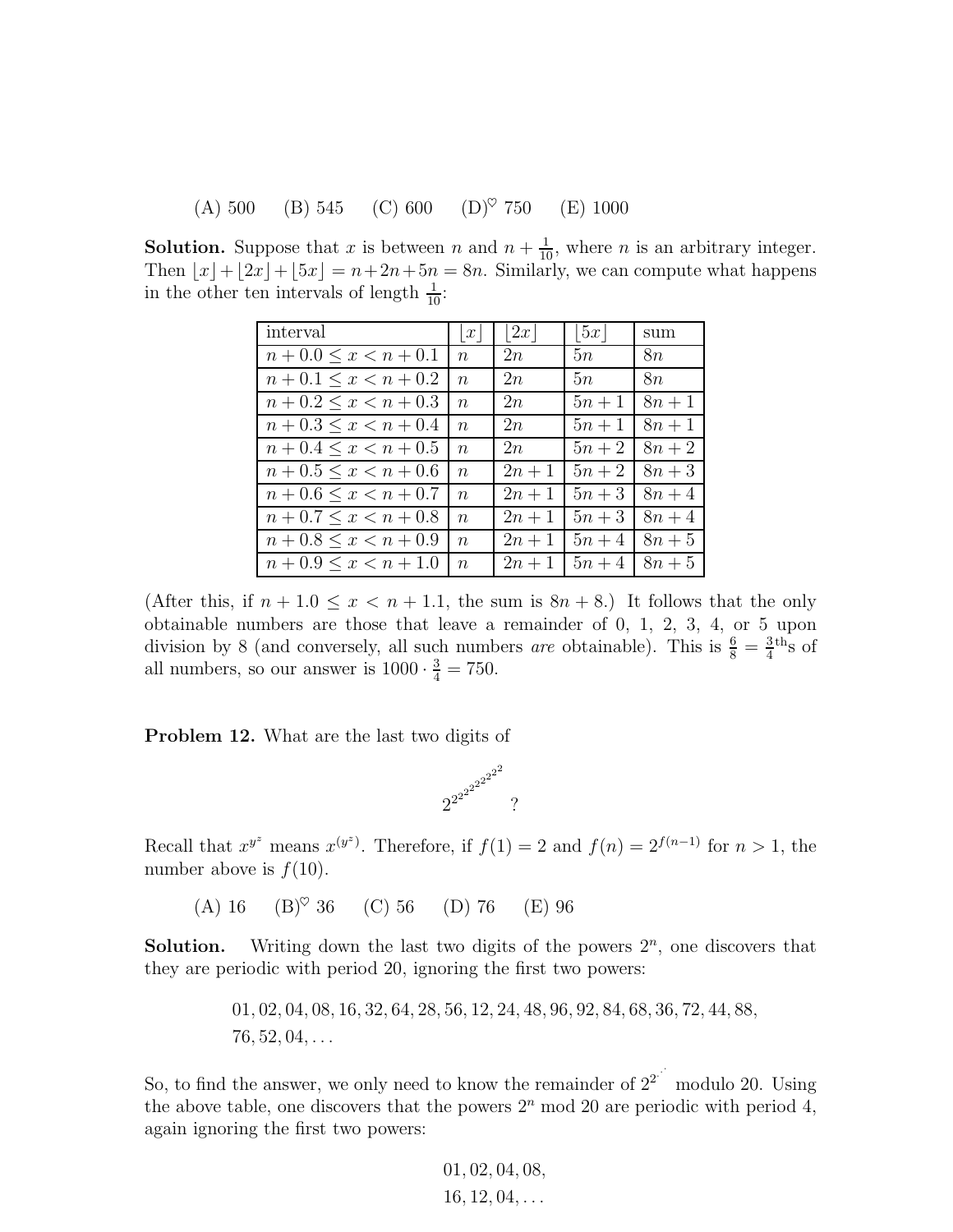But clearly a "power-tower" of at least two 2s is divisible by 4, so a tower that is one taller is congruent to  $2^4 \equiv 16 \pmod{20}$ . Finally, a tower one taller than that is congruent to  $2^{16} \equiv 36 \pmod{100}$ . Thus the final two digits of any tower of at least four 2s are 36.

Connections. By modifying this proof slightly (requiring the use of the generalization of Fermat's Little Theorem involving Euler's totient function), one can show that any sufficiently large tower

is eventually constant modulo  $m$  for any fixed  $k$  and  $m$ . Moreover, it becomes constant rather quickly. (In the problem above, one might be able to compute exact values of small towers of 2s; they are 2, 4, 16, and then 65536, which some people have memorized for its usefulness in computer programming or because of the adjacent Fermat prime 65537. From that point on, the final two digits are constant, namely 36.)

Problem 13. The midpoints of the sides of a (not necessarily convex) pentagon are, in order,



Which of the following was a vertex of the pentagon? (The midpoints are marked in the grid above.)

(A) (0,0) (B) (0,1) (C) (1,0) (D)<sup> $\heartsuit$ </sup> (1,1) (E) (1,2)

**Solution.** Consider the vertices  $a, b, c, d, e$  of the pentagon as vectors. Then for the side connecting a and b, we are given the midpoint  $m_{ab} = \frac{a+b}{2}$  $\frac{+b}{2}$ . From this and the four other analogous expressions, we can recover

$$
a = \frac{a+b}{2} - \frac{b+c}{2} + \frac{c+d}{2} - \frac{d+e}{2} + \frac{e+a}{2} = m_{ab} - m_{bc} + m_{cd} - m_{de} + m_{ea}.
$$

 $k^{k}$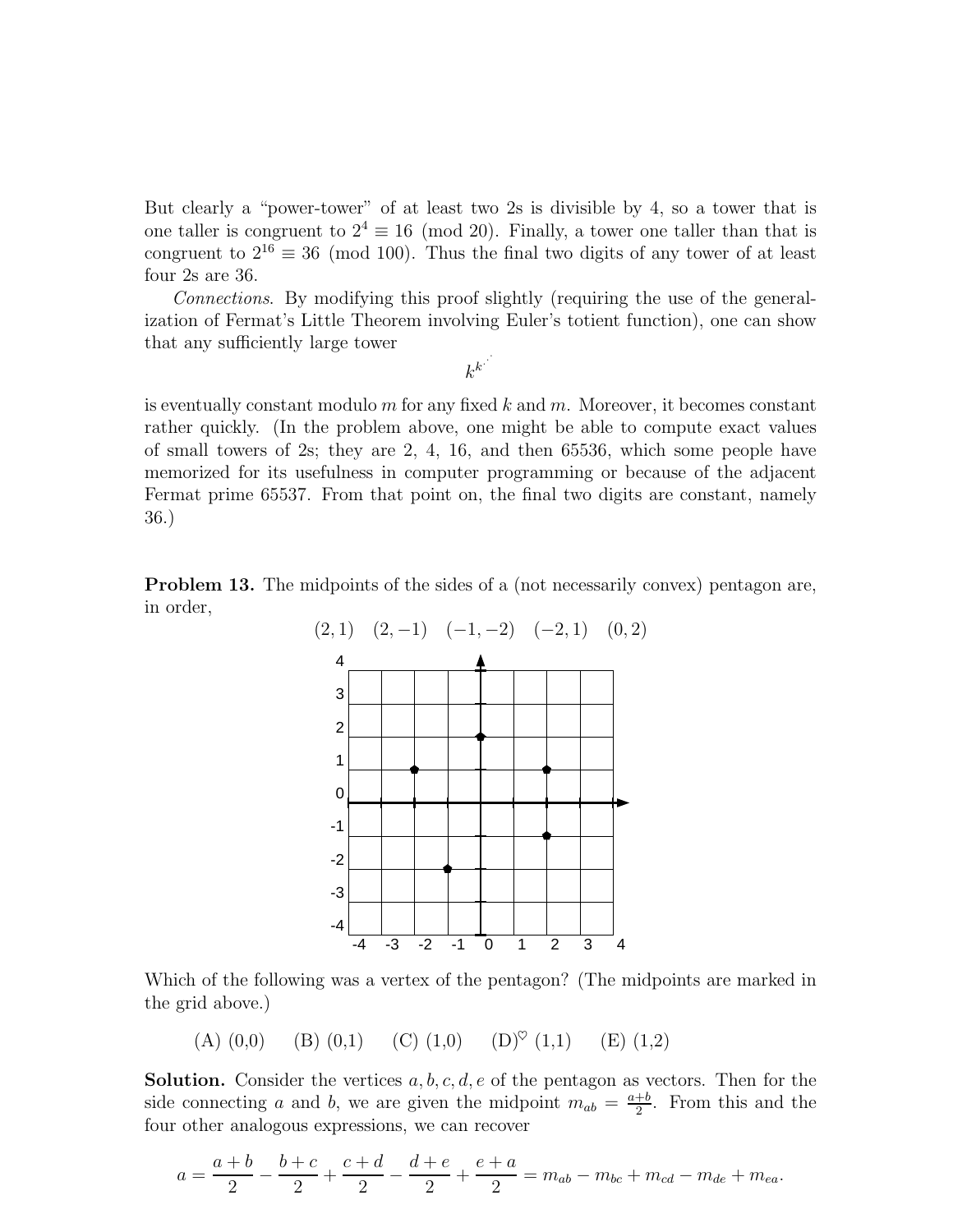(If this expression seems random, note that the sum of all of the midpoint values gives  $a + b + c + d + e$ , so subtracting off  $(b + c) + (d + e) = 2m_{bc} + 2m_{de}$  will leave a. This is precisely the sum of  $m_{ab}$ ,  $m_{cd}$ , and  $m_{ea}$  minus the sum of  $m_{bc}$  and  $m_{de}$ .)

Thus, we can recover the five original vertices as  $(1, 1), (3, 1), (1, -3), (-1, -1),$ and  $(-1, 3)$ .

Alternate solution. A perhaps easier solution is to simply check the possible answers by successively reflecting them over the provided midpoints and seeing whether or not after five reflections, the pentagon closes up on itself.

Problem 14. Evaluate

$$
\sqrt{33 \cdot 34 \cdot 35 \cdot 36 + 1}.
$$

(A) 1089 (B) 1091 (C) 1190 (D) 1191 (E)<sup> $\heartsuit$ </sup> None of the above

Solution. Suppose the problem asked to evaluate

$$
\sqrt{(x-1)\cdot x\cdot (x+1)\cdot (x+2)+1}
$$

instead. Then we can expand the interior of the square root as

$$
(x-1) \cdot x \cdot (x+1) \cdot (x+2) + 1 = x^4 + 2x^3 - x^2 - 2x + 1 = (x^2 + x - 1)^2.
$$

In our case,  $x = 34$  and so we obtain  $34^2 + 34 - 1 = 1189$ .

Alternate solution. Let  $I = 33 \cdot 34 \cdot 35 \cdot 36 + 1$ . Working mod 9,  $I \equiv 1$ , while  $A^2 \equiv D^2 \equiv 0$  and  $B^2 \equiv C^2 \equiv 1$ . This eliminates answers A and D. Next, working mod 100,  $I = 33 \cdot 34 \cdot 7 \cdot 18 \cdot 10 + 1$  and  $33 \cdot 34 \cdot 7 \cdot 18 \equiv 2 \pmod{10}$ , so  $I = 21$ (mod 100). But  $B^2 \equiv 91^2 \equiv 9^2 \equiv 81 \pmod{100}$  and  $C^2 \equiv 0 \pmod{100}$ , so none of  $A, B, C, D$  equals  $\sqrt{I}$ .

Problem 15. Suppose

$$
a + 4b + 9c + 16d + 25e = -13,
$$
  
\n
$$
4a + 9b + 16c + 25d + 36e = -8,
$$
  
\n
$$
9a + 16b + 25c + 36d + 49e = 3.
$$

Find

$$
16a + 25b + 36c + 49d + 64e.
$$

(A) 2 (B) 8 (C) 16 (D) 18  $(E)^\heartsuit$  20

Solution. By taking the difference between consecutive rows, we find that

$$
3a + 5b + 7c + 9d + 11e = 13 - 8 = 5,
$$
  

$$
5a + 7b + 9c + 11d + 13e = 8 - (-3) = 11.
$$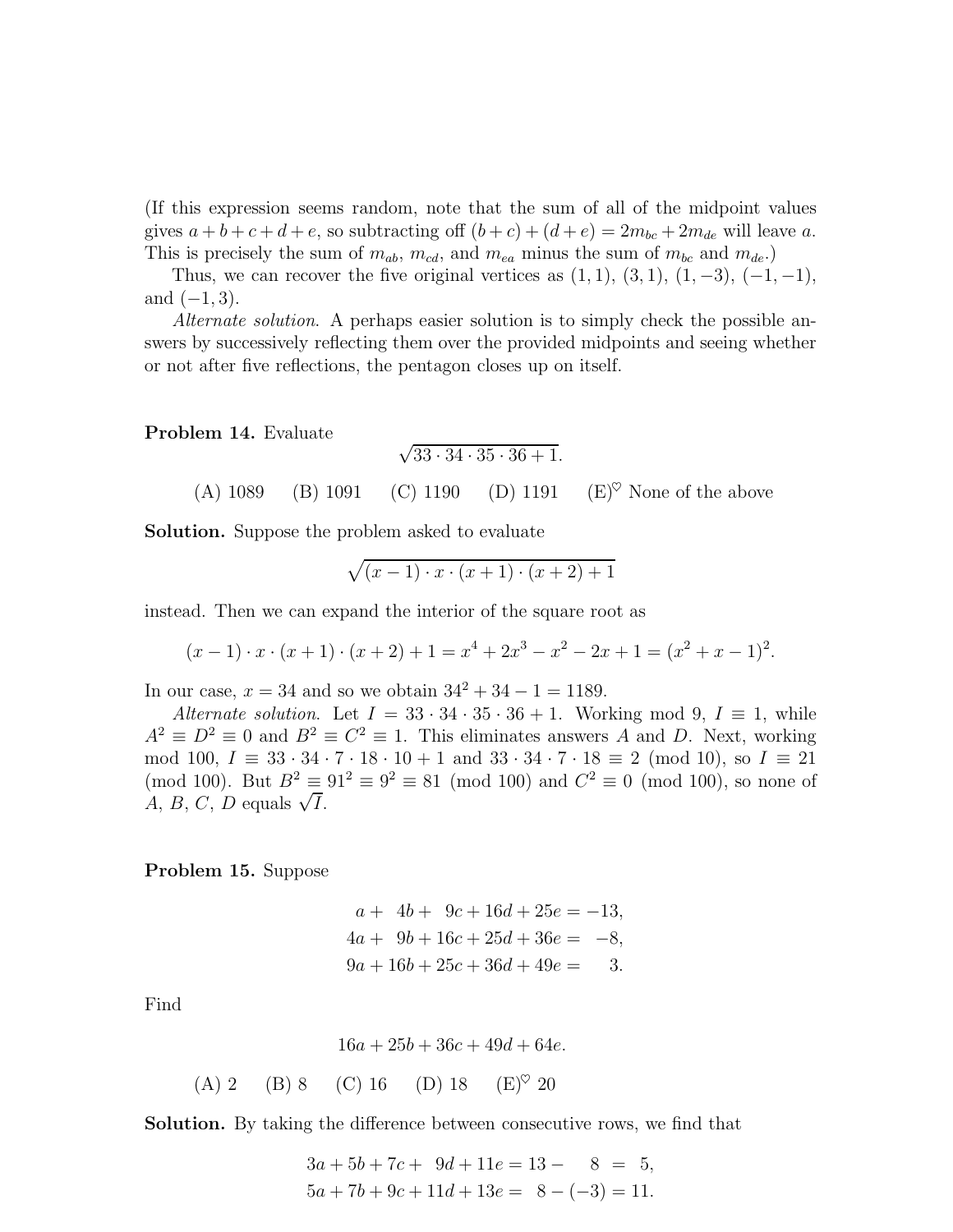By taking the differences between consecutive rows again, we find that

$$
2a + 2b + 2c + 2d + 2e = 11 - 5 = 6.
$$

Adding this back to the last row of the previous table, we find that

$$
7a + 9b + 11c + 13d + 15e = 11 + 6 = 17.
$$

Finally, we add this back again to the last row given in the problem statement to find that

 $16a + 25b + 36c + 49d + 64e = 3 + 17 = 20.$ 

Alternate solution. We can find specific values of  $a, b, c, d, e$  that work by supposing  $d = e = 0$  and solving the resulting system of equations to get  $a = 0$  as well, while  $b = 8$  and  $c = -5$ . It follows that

$$
25b + 36c = 25 \cdot 8 - 36 \cdot 5 = 200 - 180 = 20.
$$

Third solution. Let  $f(x) = a(x+1)^2 + b(x+2)^2 + c(x+3)^2 + d(x+4)^2 + e(x+5)^2$ . Then f is a quadratic polynomial, say  $f(x) = px^2 + qx + r$ . Since  $f(0) = 13$ ,  $r = 13$ . Since  $f(1) = 8$  and  $f(2) = 3$ , we have  $p+q = 5$  and  $4p+2q = 16$ , so  $p = 3$  and  $q = 2$ . Therefore,  $f(x) = 3x^2 + 2x - 13$ , and  $f(3) = 20$ .

Problem 16. How many of the four 9-digit numbers

```
111,222,333
111,333,222
222,333,111
333,222,111
```
are divisible by 13?

(A) 0 (B) 1 (C)<sup> $\heartsuit$ </sup> 2 (D) 3 (E) 4

Solution. There is a little-known test for divisibility for 7, 11, and 13 simultaneously. Divide the candidate number into groups of three, like the standard grouping by commas. Then alternately subtract and add these groups. If the result is divisible by 13 (or 7 or 11), then so was the original number. The reason this test works is precisely analogous to why the usual test for divisibility by 11 works; that is, we have  $7 \cdot 11 \cdot 13 = 1001 = 10^3 + 1.$ 

When we apply this to this problem at hand, we see immediately that because  $111 + 222 = 333$ , the second and third numbers are divisible by 13. The other two are divisible by 13 if and only if 222 is as well, but  $222 = 2 \cdot 3 \cdot 37$ , so they are not.

Of course, this problem may be solved by trial division as well. It is generally useful to be able to quickly compute a large number  $n$  modulo a small number  $k$  quickly using a digit-by-digit approach, and without actually computing the quotient.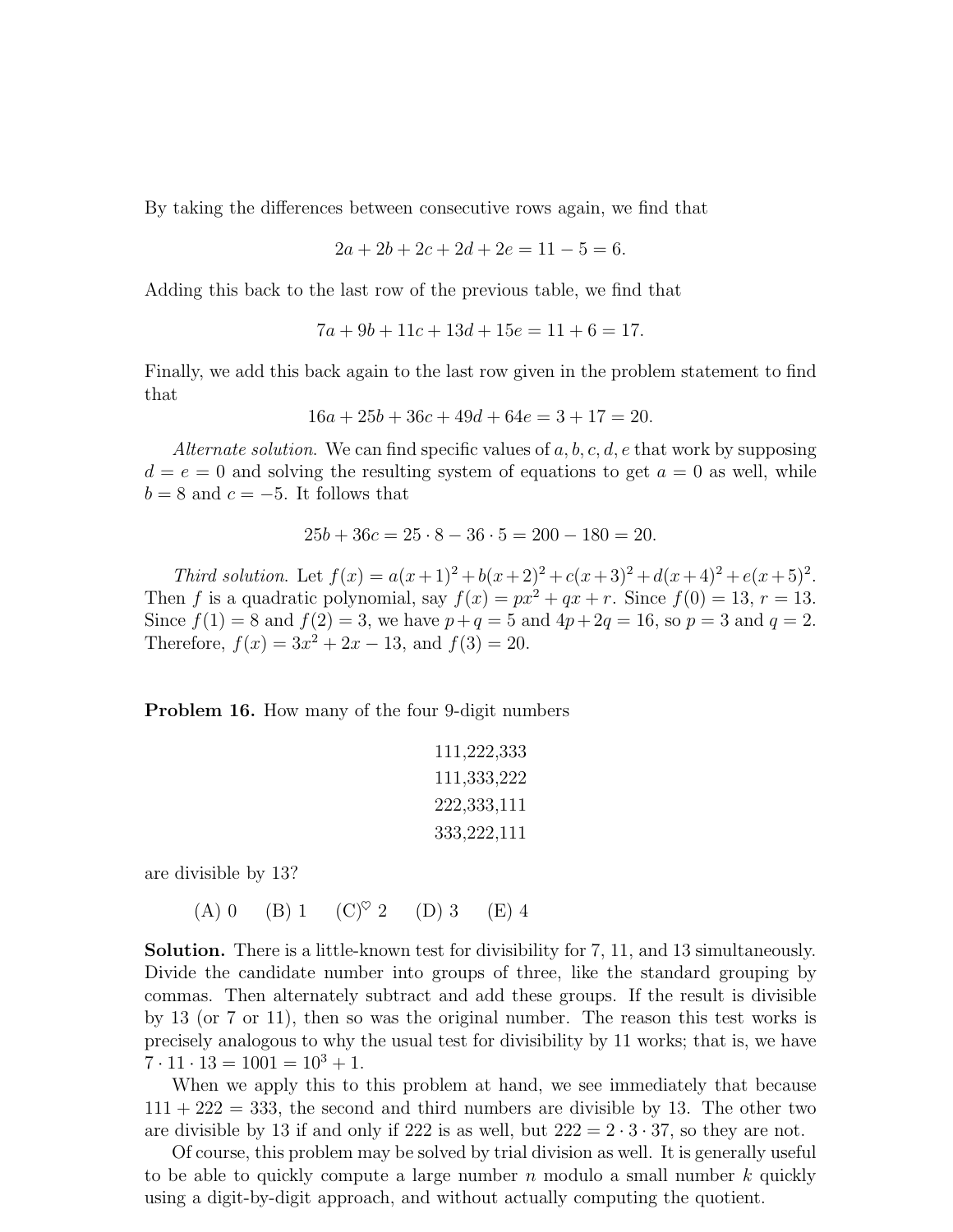Alternate solution. You can apply another test for divisibility for 13. Take four times the last digit of a number and add it to the remaining leading truncated number. The original number was divisible by 13 if and only if the new number is. For example,  $507 \mapsto 50 + 4 \cdot 7 = 78 = 6 \cdot 13$ , so 507 is divisible by 13. Can you figure out why this works?

**Problem 17.** Solve for the integer *n*:

$$
35 + 545 + 625 = 245 + 285 + n5.
$$
  
(A) 64 (B) 66 (C)<sup>°</sup> 67 (D) 70 (E) 77

**Solution.** The final digit of  $n<sup>5</sup>$  is the same as the final digit of n for all integral values of *n*. Thus, the final digit of *n* must be 7. We can perform an order of magnitude calculation to see that  $n = 67$ .

In order to be more sure, we can analyze the equation modulo 3 as well. Here again, upon division of 3, the remainders of  $n<sup>5</sup>$  and n are the the same. It follows that the remainder of n upon division by 3 is 1. Thus n could only be 37, 67 or 97, but 37 is clearly too small and 97 is clearly too large.

Connections. Euler's sum of powers conjecture said that if the sum of  $n k<sup>th</sup>$  powers of positive integers is itself a  $k^{\text{th}}$  power, then n is at least k. This was disproven by a computer search by L. J. Lander and T. R. Parkin in 1966 with the example

$$
27^5 + 84^5 + 110^5 + 133^5 = 144^5.
$$

Later, Lander, Parkin, and John Selfridge would conjecture that if  $\sum_{i=1}^{n} a_i^k = \sum_{j=1}^{m} b_j^k$ where  $k > 3$  and  $a_i \neq b_j$  are positive integers, then  $m + n \geq k$ . This problem contradicts neither of these conjectures, but is the smallest example of its particular kind, discovered by the same team of Lander, Parkin, and Selfridge in 1967.

**Problem 18.** If  $\cos \theta = \frac{1}{3}$  $\frac{1}{3}$ , find cos 5 $\theta$ .

(A)  $\frac{1}{243}$  (B)  $\frac{41}{243}$  (C)  $\frac{100}{243}$  (D)  $\frac{231}{243}$  (E)<sup> $\heartsuit$ </sup>  $\frac{241}{243}$ 

Solution. There is a trigonometric identity

$$
\cos 5\theta = \cos^5 \theta - 10 \cos^3 \theta \sin^2 \theta + 5 \cos \theta \sin^4 \theta.
$$

Since in this case,  $\sin^2 \theta = 1 - \cos^2 \theta = \frac{8}{3^2}$  $\frac{8}{3^2}$ , we have

$$
\cos 5\theta = \frac{1 - 10 \cdot 8 + 5 \cdot 8^2}{3^5} = \frac{241}{243}.
$$

Of course, no one is expected to remember this identity. It can be derived by repeated applications of the sum-of-angles identities for cosine and sine, but the easiest way to derive it is to raise Euler's formula

$$
e^{i\theta} = \cos\theta + i\sin\theta
$$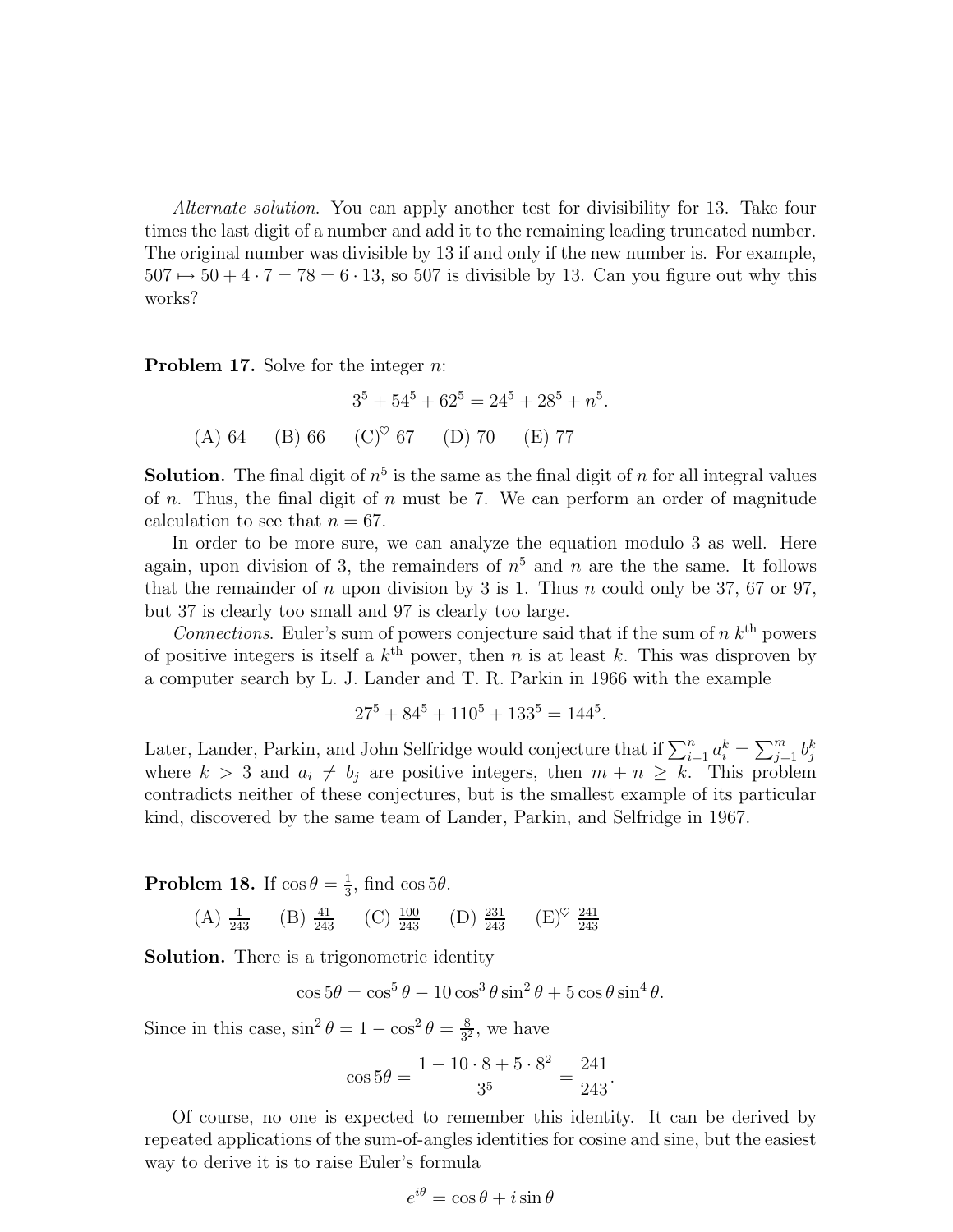to the fifth power, using the Binomial Theorem to obtain

$$
e^{i \cdot 5\theta} = (e^{i\theta})^5 = (\cos^5 \theta - 10 \cos^3 \theta \sin^2 \theta + 5 \cos \theta \sin^4 \theta) + i (5 \cos^4 \theta - 10 \cos^2 \theta \sin^3 \theta + \sin^5 \theta).
$$

By Euler's identity applied to the left-hand side, it follows that the real part of the right-hand side is  $\cos 5\theta$ , as desired.

Alternate solution. It is possible to avoid complex numbers by using rotation matrices. (This is equivalent, as the complex number  $a + bi$  can be identified with the  $2 \times 2$  real matrix  $\left(\begin{smallmatrix} a & -b \\ b & a \end{smallmatrix}\right)$ .) Let A be the rotation matrix

$$
\begin{pmatrix}\n\cos \theta & -\sin \theta \\
\sin \theta & \cos \theta\n\end{pmatrix} = \begin{pmatrix}\n1/3 & -\sqrt{8}/3 \\
\sqrt{8}/3 & 1/3\n\end{pmatrix} = \frac{1}{3} \begin{pmatrix}\n1 & -\sqrt{8} \\
\sqrt{8} & 1\n\end{pmatrix}.
$$

Then

$$
A^{2} = \frac{1}{9} \begin{pmatrix} -7 & -2\sqrt{8} \\ 2\sqrt{8} & -7 \end{pmatrix} \text{ and so } A^{4} = \frac{1}{81} \begin{pmatrix} 17 & 28\sqrt{8} \\ * & * \end{pmatrix}
$$

,

so

$$
\begin{pmatrix}\n\cos 5\theta & -\sin 5\theta \\
\sin 5\theta & \cos 5\theta\n\end{pmatrix} = A^5 = A^4 \cdot A = \frac{1}{243} \begin{pmatrix} 17 + 28 \cdot 8 & * \\
* & * \end{pmatrix},
$$
\n241

and  $\cos 5\theta =$ 243 .

Connections. It's interesting to note that the answer, approximately equal to 0.992, is very close to 1! This is not entirely accidental. As a warmup, consider three pentagons lying in the same plane and sharing a single vertex. Their angles, each equal to 108<sup>°</sup>, together make up 324<sup>°</sup>, short of a full circle by 36<sup>°</sup>. If we want them to meet, then we have to fold up into the third dimension. By doing this and continuing the resulting pattern, we obtain a dodecahedron, a regular polyhedron made up of twelve pentagons. Because 36◦ is the smallest remaining angle one can obtain with triangles, squares, or pentagons, the resulting polyhedron is the largest regular polyhedron by volume if the edge length is constant.

It so happens that the dihedral angle of a regular tetrahedron is  $\arccos \frac{1}{3}$ . (The dihedral angle is formed by the two planes of adjacent sides.) The solution to this problem suggests that five tetrahedra that share a common edge come together to almost complete a full 360◦ . In order to make them meet, we must "fold up into the fourth dimension". If we do this, then we get a four-dimensional regular *polychoron* (sometimes people just say polytope beginning with dimension 4). As with the dodecahedron, because the leftover angle is so small, the resulting polychoron is very large; indeed, it is the largest, called the 600-cell or *hexacosichoron* because it is composed of 600 regular tetrahedra.

Problem 19. In the figure below, the circle is tangent to the hypotenuse and the extensions of the two legs of a 3–4–5 right triangle. Find the radius of the circle.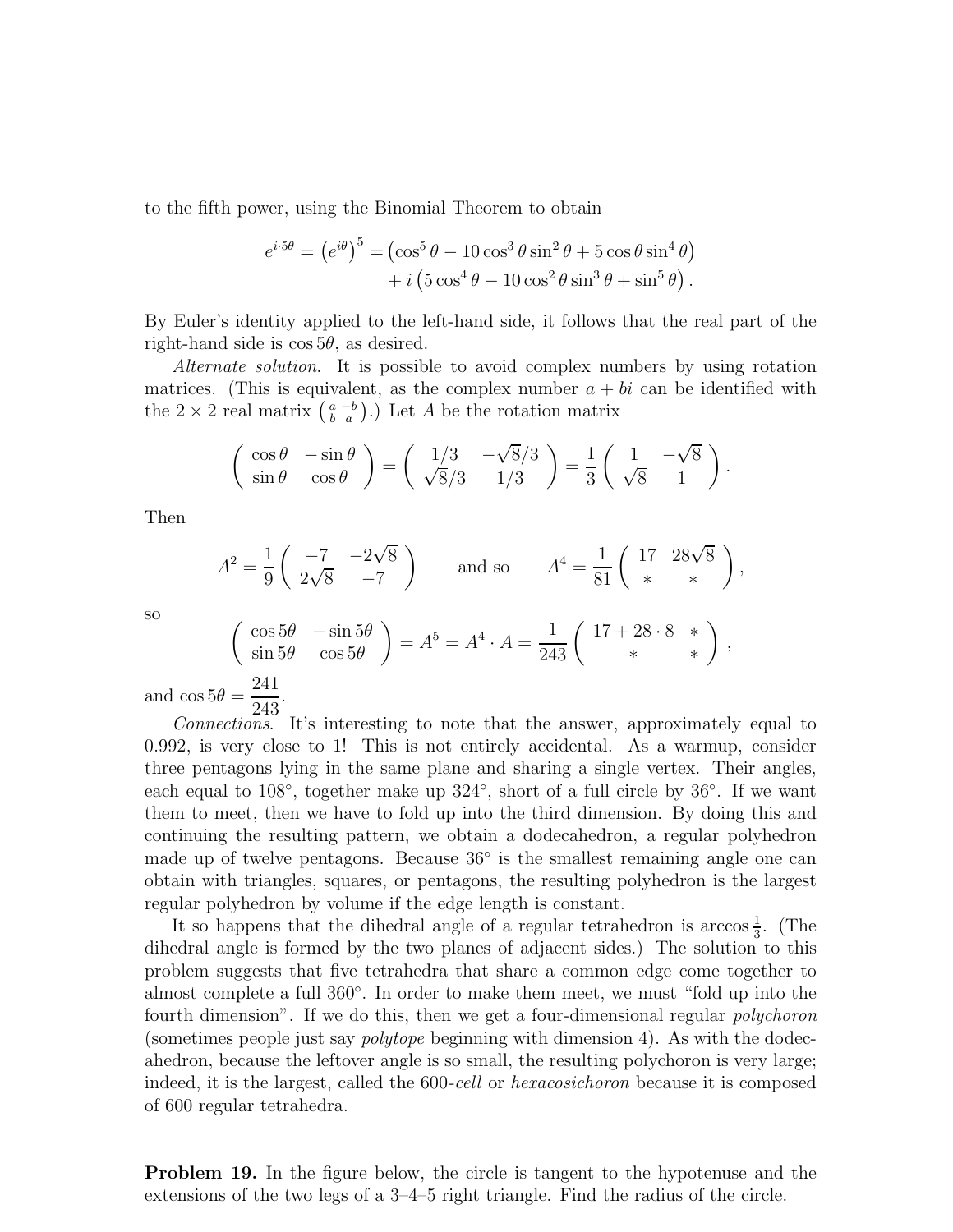

Note: this diagram is not to scale.

(A)  $2 + 2\sqrt{2}$  $(B)^\heartsuit$  6 (C) 7 (D) 8 (E) None of the above

**Solution.** Recall the usual formula for the radius of the incircle of a triangle ABC (the incircle is tangent to the sides, but inside the triangle) with sides  $a, b,$  and  $c$ . We have  $A = rs$ , where A is the area, r is the inradius, and  $s = \frac{a+b+c}{2}$  $rac{b+c}{2}$  is the semiperimeter. (This can be seen easily by considering the areas of triangles ABI, BCI, and CAI where I is the incenter.)

There is a general concept in triangle geometry of what happens when one flips the sign of a side-length, say mapping  $a \mapsto -a$ . In this case, the incircle is sent to the excircle on the side a, while the semi-perimeter is sent to  $s \mapsto s_a = \frac{-a+b+c}{2}$ . (Area is preserved, which one can see by considering Heron's formula for the area of triangle.) Thus, we may recover the formula for the radius of the a excircle as  $A = r_a s_a$ . In our case,  $A = 6$  while  $s_a = \frac{3+4-5}{2} = 1$ , so  $r_a = 6$ .

Other facts from this general theory is that symmetric quantities (such as the radius of the circumcircle, or the "location" of the median) can only depend on symmetric functions of the side lengths, such as  $(a+b+c)(-a+b+c)(a-b+c)(a+b-c)$ (*c.f.* Heron's formula) or abc (*c.f.* the formula for the circumradius  $2R = abc/A$ ). Thus we can relate the worlds of formulas (algebra) and shapes (geometry). This approach can be very fruitful, such as here where it gave us four formulas for the price of one!

Alternate solution. By modifying the standard proof that  $A = rs$ , we can obtain a direct proof of the above result that  $A = r_a s_a$ . Indeed, the area ABC is the sum of the areas ABO and ACO minus the area BCO. But by the base-height triangle formula, the area  $ABO = \frac{r \cdot c}{2}$ , and similarly for the other triangles. It follows that

$$
ABC = ABO + ACO - BCO = \frac{r_c c + r_a b - r_a a}{2} = r_a \frac{c + b - a}{2} = r_a s_a,
$$

as desired.

Third solution. It is also possible to solve this problem in coordinates. Recall that if  $ax + by + c = 0$  is the *normalized* form of a line (that is,  $a^2 + b^2 = 1$ ), then  $ax_0 + by_0 + c$  is the *signed* distance from the point  $(x_0, y_0)$  to the line.

Set up a coordinate system by letting  $A = (0,0), B = (0,3),$  and  $C = (4,0)$ . Then the center of the excircle  $O = (r, r)$  for some value of r, because it is then at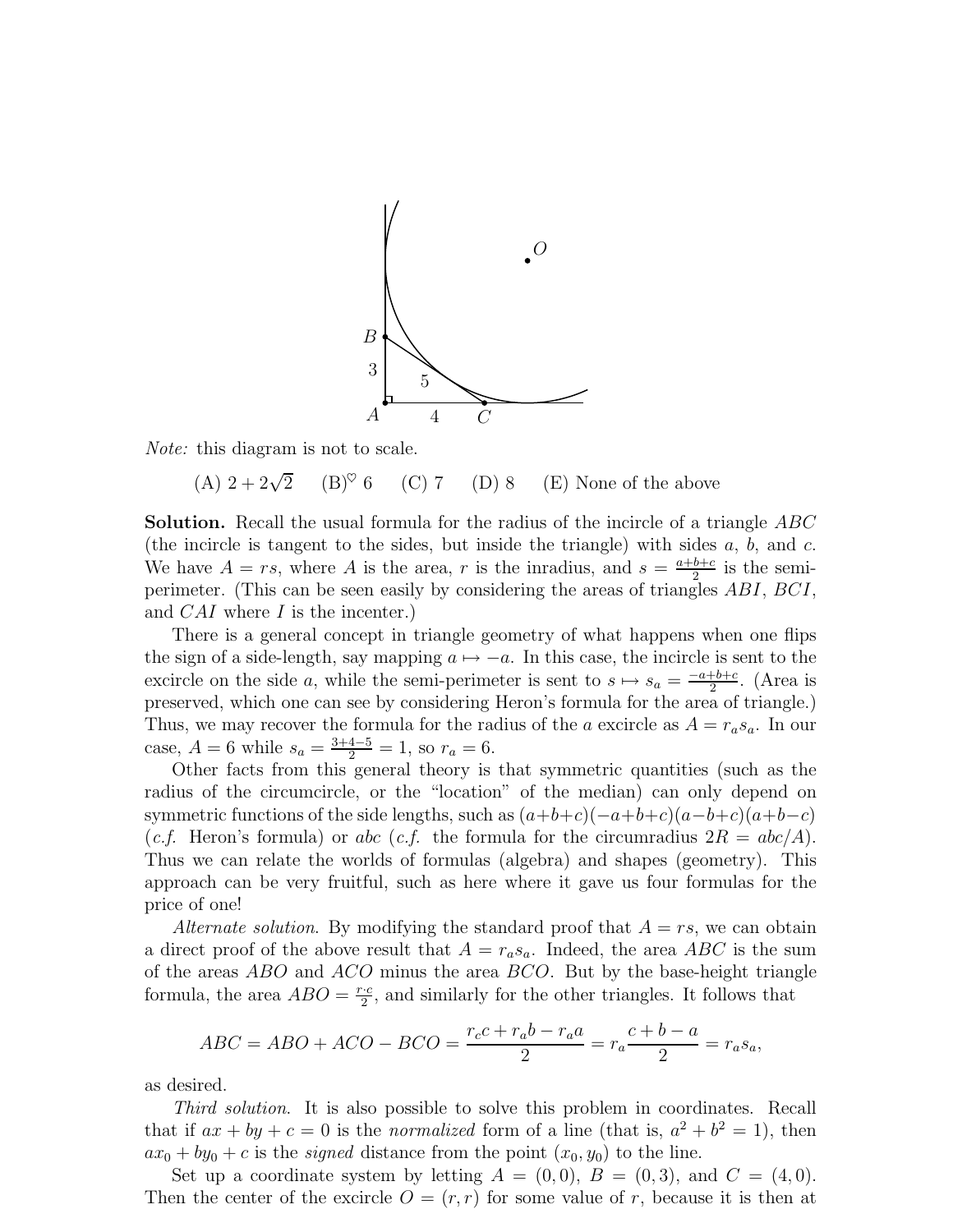equal distance r from the extensions of lines  $AB$  and  $AC$ . The equation of  $BC$  is  $\frac{x}{4} + \frac{y}{3} - 1 = 0$ , or in normalized form  $\frac{3}{5}x + \frac{4}{5}$  $\frac{4}{5}y - \frac{12}{5} = 0$ . (As a check, we can confirm that  $A = (0,0)$  is  $\frac{12}{5}$  away from line  $B\check{C}$ , which we can compute using the base-height formula for the area of ABC applied to two different sides.) Thus, the condition that O has distance  $r$  from  $BC$  is

$$
r = \frac{3}{5}r + \frac{4}{5}r - \frac{12}{5},
$$

which is satisfied when  $r = 6$ .

## 3 Hard Problems

**Problem 20.** If three positive integers  $a < b < c$  satisfy  $a^2 + b^2 = c^2$  (and thus correspond to the lengths of the sides of a right triangle) and  $a, b$ , and  $c$  share no common factor other than 1, we say that  $a, b, c$  forms a *primitive* Pythagorean triple.

For example, 16, 63, 65 is a primitive triple, while 39, 52, 65 and 25, 60, 65 are not because they are multiples of the 3, 4, 5 and 5, 12, 13 triples, respectively. What is  $b - a$  in the other primitive Pythagorean triple where the hypotenuse c is 65?

(A) 11 (B) 25 (C) 41 (D) 59 (E)<sup> $\heartsuit$ </sup> None of the above

Solution. Each Pythagorean triple corresponds to a rational complex number of unit modulus (absolute value). For example, the triple 3, 4, 5 corresponds to the number 3+4i  $\frac{+4i}{5}$  because we can compute that

$$
\left|\frac{3+4i}{5}\right|^2 = \frac{3^2+4^2}{5^2} = 1.
$$

In this notation, non-primitive triples such as 39, 52, 65 correspond to the same value as the underlying primitive triple, since  $\frac{39+52i}{65} = \frac{3+4i}{5}$  $\frac{+4i}{5}$ .

Because the product of two rational complex numbers of units modulus gives another (recall that  $|zw| = |z| |w|$ ), this procedure also gives us an easy way to generate Pythagorean triples! For example,

$$
\left(\frac{3+4i}{5}\right)^2 = \frac{-7+24i}{25},
$$

so 7, 24, 25 is a primitive Pythagorean triple. Note also that this raises the issue that each triple actually corresponds to eight different complex numbers, such as in this case  $\frac{\pm 7 \pm 24i}{25}$  and  $\frac{\pm 24 \pm 7i}{25}$ .

In any case, by multiplying the complex numbers corresponding to Pythagorean triples with hypotenuses 5 and 13, we will obtain one with hypotenuse 65. Thus we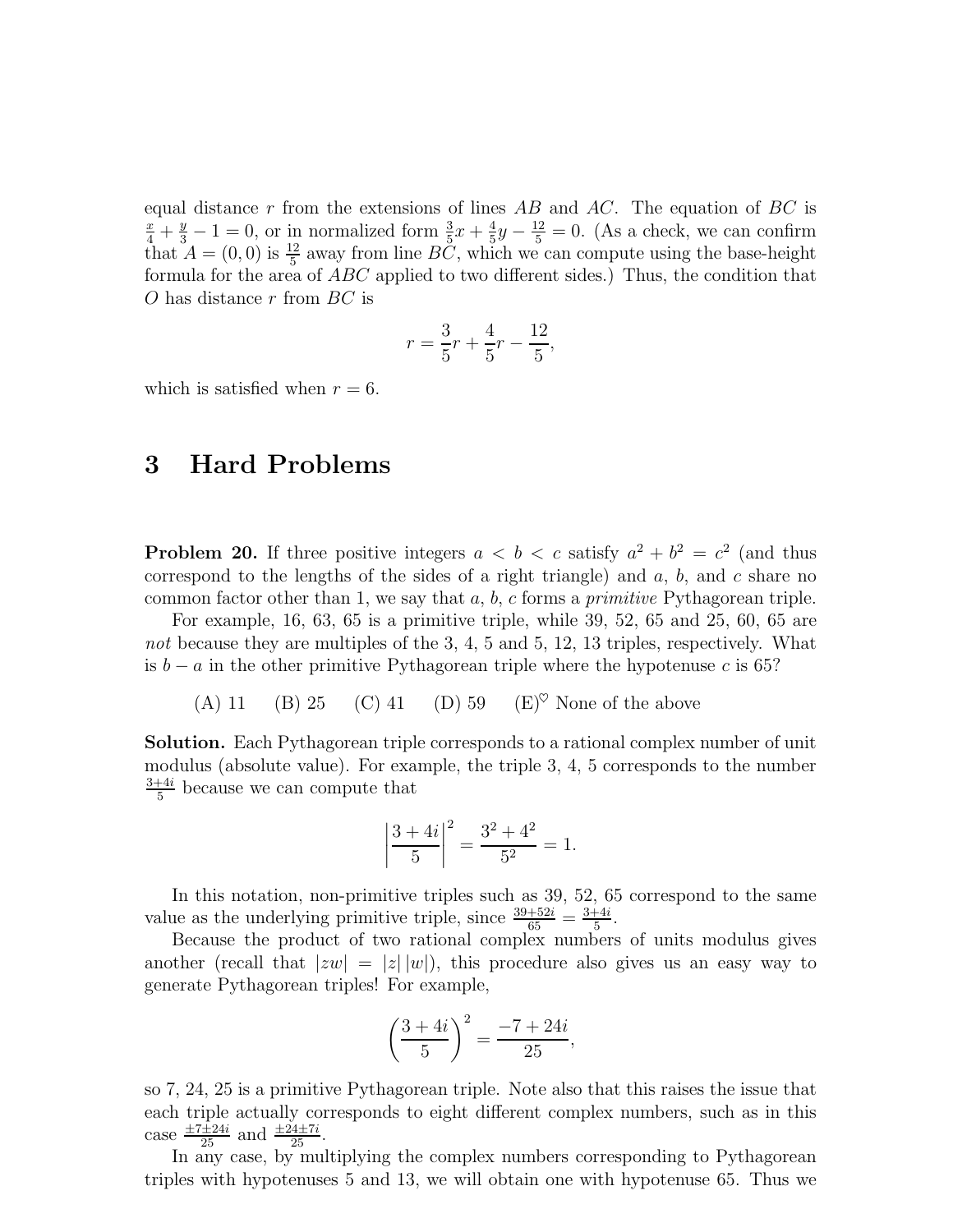obtain

$$
\frac{3+4i}{5} \cdot \frac{5+12i}{13} = \frac{-33+56i}{65}
$$

$$
\frac{3-4i}{5} \cdot \frac{5+12i}{13} = \frac{63-16i}{65}
$$

(The other possible choices in  $\frac{\pm 3 \pm 4i}{5}$  and  $\frac{\pm 5 \pm 12}{13}$  as well as ordering all produce these same two triples.) The second triple is the one given in the problem, so the first one is our desired triple. Our final answer is  $56 - 33 = 23$ .

Note that using this idea, we can give Pythagorean triples the structure of a group, which ends up being isomorphic to an infinite direct sum of infinite cyclic groups (modulo the issue of distinguishing the eight different numbers, which can be handled adequately).

Connections. Furthermore, this problem is related to primes in the Gaussian integers (complex numbers with integral real and imaginary parts). Indeed, any number that factors in the Gaussian numbers but not the usual integers, such as  $5 = (2+i)(2-i)$ , gives rise to a Pythagorean triple by squaring one of its factors, as in  $(2+i)^2 = 3 + 4i$ .

Alternate solution. The primitive Pythagorean triples are parameterized by

$$
(p^2 - q^2, 2pq, p^2 + q^2)
$$

for relatively prime integers  $p$  and  $q$  exactly one of which is odd. The given Pythagorean triple corresponds to  $p = 8$ ,  $q = 1$ . A quick check shows that  $p^2 + q^2 = 65$  only when  $(p, q) = (8, 1)$  or  $(p, q) = (7, 4)$ . So the other Pythagorean triple is  $(33, 56, 65)$  where  $b - a = 23.$ 

#### Problem 21. Compute

$$
\frac{(10^4 + 2^6) (18^4 + 2^6) (26^4 + 2^6) (34^4 + 2^6) (42^4 + 2^6)}{(6^4 + 2^6) (14^4 + 2^6) (22^4 + 2^6) (30^4 + 2^6) (38^4 + 2^6)}
$$
\n(A) 53

\n(B)° 97

\n(C) 181

\n(D) 221

\n(E) None of the above

Solution. The structure of the numbers here suggests an algebraic approach. Indeed, recall Sophie Germain's identity

$$
x^{4} + 4y^{4} = (x^{2} + 2xy + 2y^{2})(x^{2} - 2xy + 2y^{2}),
$$

or the special case useful in our problem since  $4 \cdot 2^4 = 2^6 = 64$ ,

$$
x^{4} + 64 = (x^{2} + 4x + 8)(x^{2} - 4x + 8) = (x(x + 4) + 8) \cdot (x(x - 4) + 8).
$$

(Note that the reason  $x^4 + 4y^4$  factors without complex numbers while the arguably similar  $x^2 + 4y^2$  does not is related to the fact that there is "more room" or "more symmetries" in four dimensions.)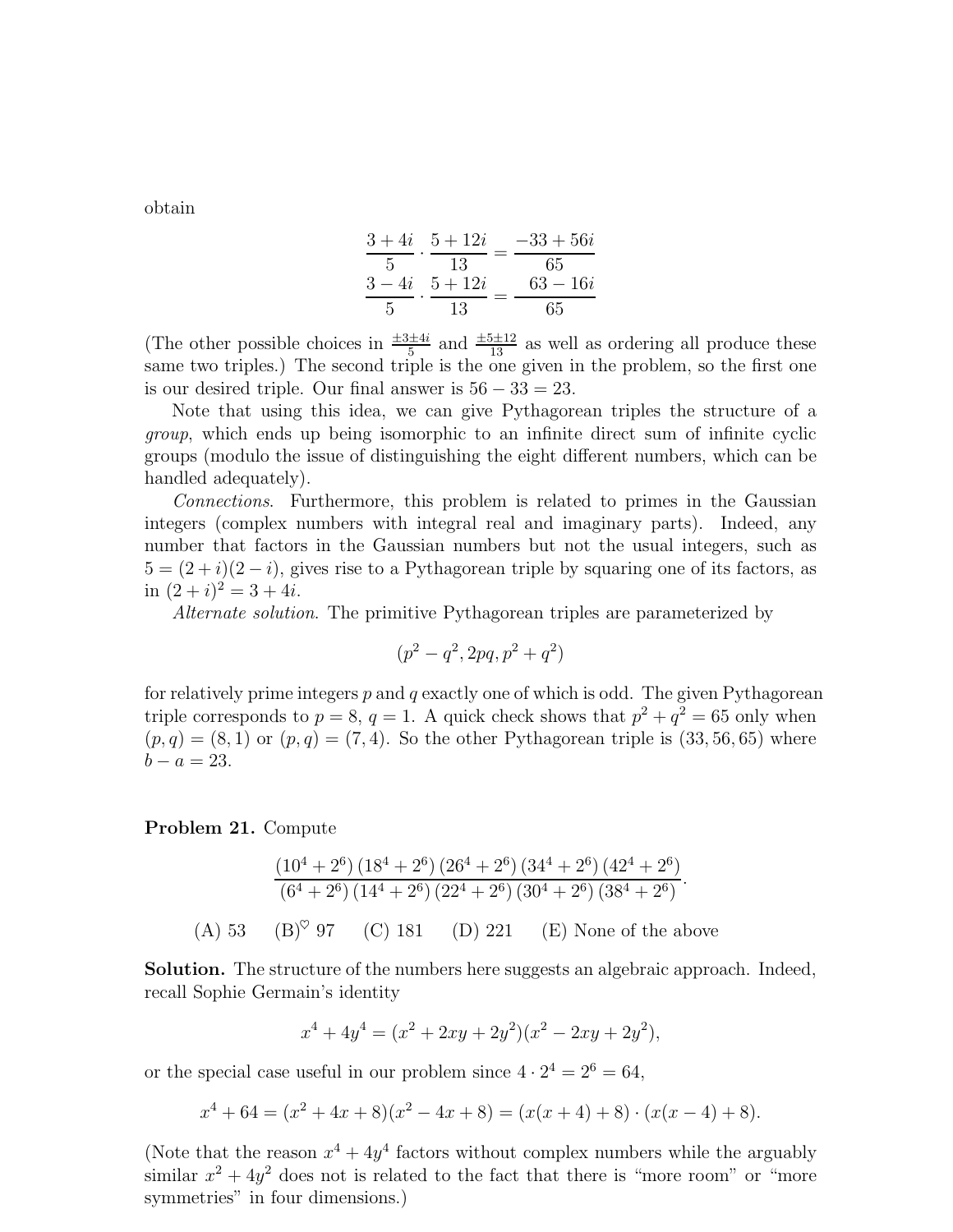If we apply this to our problem, we see that the factor  $(10^4 + 64)$  splits into  $(10^2 - 4 \cdot 10 + 8) \cdot (10^2 + 4 \cdot 10 + 8)$  or equivalently  $(10 \cdot 6 + 8) \cdot (10 \cdot 14 + 8)$ . The factor beneath it,  $(6^4 + 64)$  similarly splits into  $(6 \cdot 2 + 8) \cdot (6 \cdot 10 + 8)$ . Thus we see the potential for cancellation! Indeed, all but two terms cancel in a telescoping fashion until only

$$
\frac{42 \cdot 46 + 8}{6 \cdot 2 + 8}
$$

is left. This we can compute is  $1940/20 = 97$ .

**Problem 22.** In triangle ABC below,  $CA = 5$ ,  $AB = 6$ , and  $BC = 7$ . The inscribed circle is tangent to the sides  $BC$ ,  $AC$ , and  $AB$  at points  $P$ ,  $Q$ , and  $R$ , respectively. The lines  $AP$ ,  $BQ$ , and  $CR$  concur (all intersect) at the point X. Find the ratio of the area of XBC to the area of ABC.



Note: this diagram is not to scale.

(A)  $2/9$  (B)  $1/4$  (C)  $7/18$  (D)<sup> $\heartsuit$ </sup> 6/13 (E) None of the above

**Solution.** The point  $X$  is called the *Gergonne point* and has barycentric coordinates  $(1/s_a, 1/s_b, 1/s_c)$ , so the area of XBC is  $\frac{1}{s_a}/(\frac{1}{s_c})$  $\frac{1}{s_a} + \frac{1}{s_b}$  $\frac{1}{s_b}+\frac{1}{s_a}$  $(\frac{1}{s_c}) = \frac{1}{2} / \frac{13}{12} = \frac{6}{13}$  of the area of ABC. (Recall that  $s_a = \frac{b+c-a}{2}$  and similarly  $s_b = \frac{a+c-b}{2}$  and  $s_c = \frac{a+b-c}{2}$ .)

Let's recall the meaning of barycentric coordinates, and then derive the Gergonne point's coordinates. If X is a point in  $ABC$ , then we say it has barycentric coordinates  $(x : y : z)$  if the ratio of the areas  $XBC : AKC : ABX$  is  $x : y : z$ . As a note, we usually work unnormalized, so  $(x : y : z)$  is the same point as  $(kx : ky : kz)$  for any nonzero  $k$ . Equivalently, suppose that we extend  $AX$  so that it meets side  $BC$ at a point P; then the barycentric coordinates of X are  $($  : y : z) if the point P divides BC in a ratio of  $CP : PB = y : z$ . This is equivalent because then the ratios  $APC: APB = XPC: XPB = y: z$  by the base-height area formula; it follows that  $AXC: AXB = (APC - XPC) : (APB - XPB) = y : z$  as well. Note also that these coordinates somewhat implicitly prove (or assume) Ceva's theorem.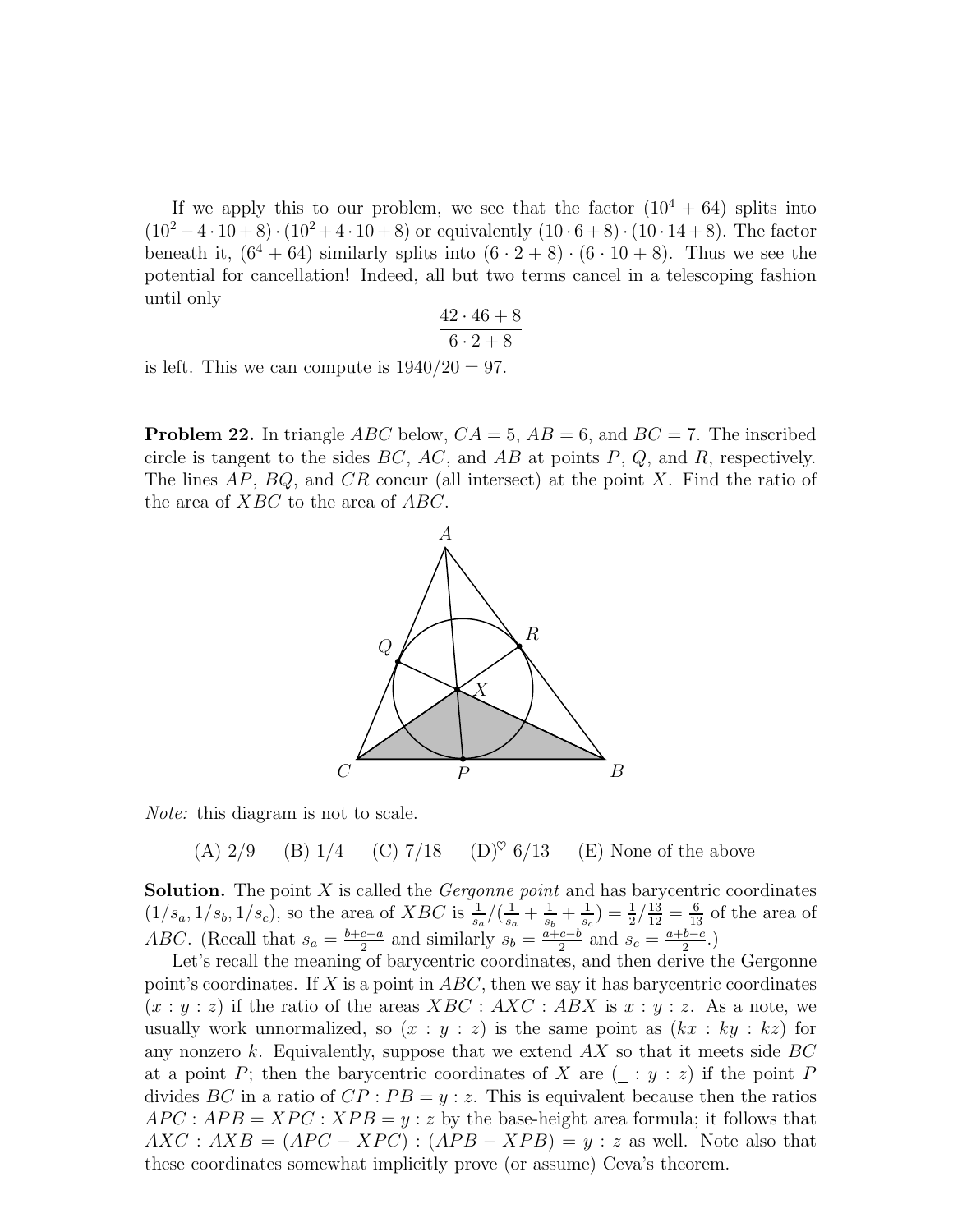

This formulation gives the best system of coordinates in an arbitrary triangle. For example, the vertex A has coordinates  $(1:0:0)$  while the midpoint of BC has coordinates  $(0 : 1 : 1)$ . The median from A thus has equation  $y = z$ , and so it follows that the centroid, the intersection of the medians, has coordinates  $(1:1:1)$ . Similarly, the usual Cevian relation for angle bisectors means that the incenter has coordinates  $(a:b:c)$ .

In our case, because tangents from the same point to the same circle have equal length, we know  $AQ = AR$ ,  $BP = BR$ , and  $CP = CQ$ . By solving the simple system of linear equations  $BP + PC = BC = a$ ,  $CQ + QA = CA = b$ , and  $AR + RB =$  $AB = c$ , we discover that  $AQ = AR = s_a$ ,  $BP = BR = s_b$ , and  $CP = CQ = s_c$ . This means that the ratios of the areas are like  $(s_b s_c : s_a s_c : s_a s_b) = (1/s_a : 1/s_b : 1/s_c).$ (Note the slightly-surprising inverses here; without them, we would have the Nagel point.)

Disclaimer. In the above discussions, we have disregarded signedness of areas; all areas were assumed positive. To extend barycentric coordinates outside of the triangle, one must be more careful.

**Problem 23.** The complex number  $-5+3i$  has a unique representation in base  $1+i$ , that is, as a sum of powers of  $1+i$ , some with coefficient 0 and some with coefficient 1. Alternatively, there exists a unique finite set P of non-negative integers so that

$$
-5 + 3i = \sum_{p \in P} (1 + i)^p.
$$

How many 1-coefficients are in the representation, or alternatively, how many elements are there in P?

For convenience, we have included a scratch complex plane, with the powers of  $1 + i$  (which are  $1, 1 + i, 2i, -2 + 2i, -4, -4 - 4i, ...$ ) marked with circles. The target  $-5+3i$  is also noted, with a triangle.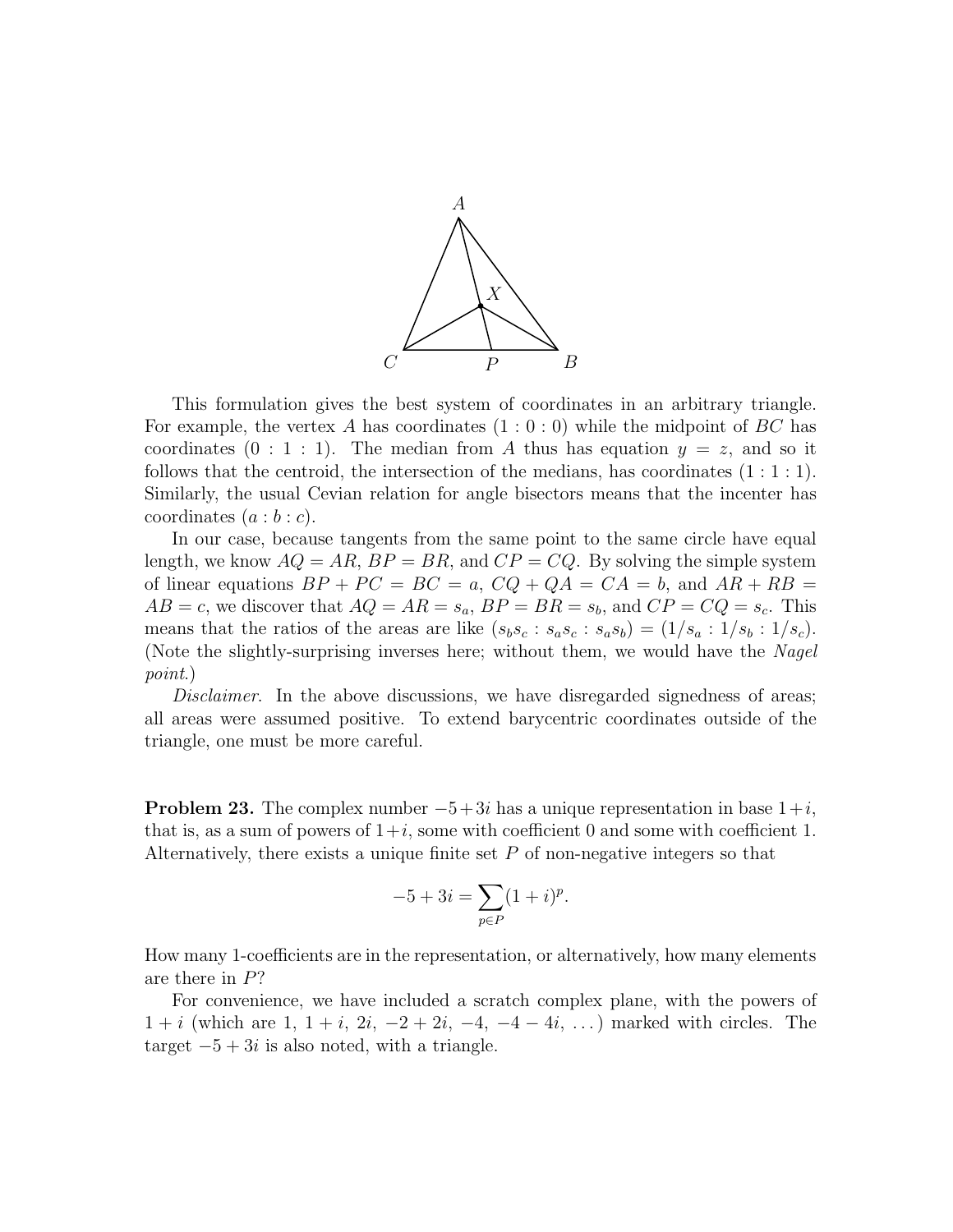

**Solution.** The correct representation is  $11010_{1+i}$ , that is,

$$
-5 + 3i = (1+i)^4 + (1+i)^3 + (1+i)^1.
$$

Thus the set  $P = \{1, 3, 4\}$  and the answer is 3.

In order to discover this, we can simply *draw* the representations of Gaussian integers (complex numbers with integral real and complex parts) in base  $1 + i$ . If we do this, then we obtain the fractal pattern below!



Here's what's going on: with a single digit, you can write 0 or 1. With two digits, you can write  $1 + i$  plus 0 or 1, which is  $1 + i$  or  $2 + i$ . With three digits, you can write 2i plus 0, 1,  $1+i$ , or  $2+i$ . Continuing this, you get the spiraling fractal pattern illustrated. From it, we see that  $-5 + 3i$  requires 5 digits, and with some thought we can read off the individual digits as  $11010_{1+i}$ .

Note that "half" of the Gaussian integers can be written uniquely as a sum of powers of  $1 + i$ . (The other half can be written as i minus a sum of powers of  $1 + i$ .) Contrast this with other bases, such as  $i - 1$ , where every Gaussian integer has a unique representation.

Connections. Donald Knuth has considered complex bases, although he focused on "quater-imaginary base 2i" with four coefficients 0, 1, 2, and 3.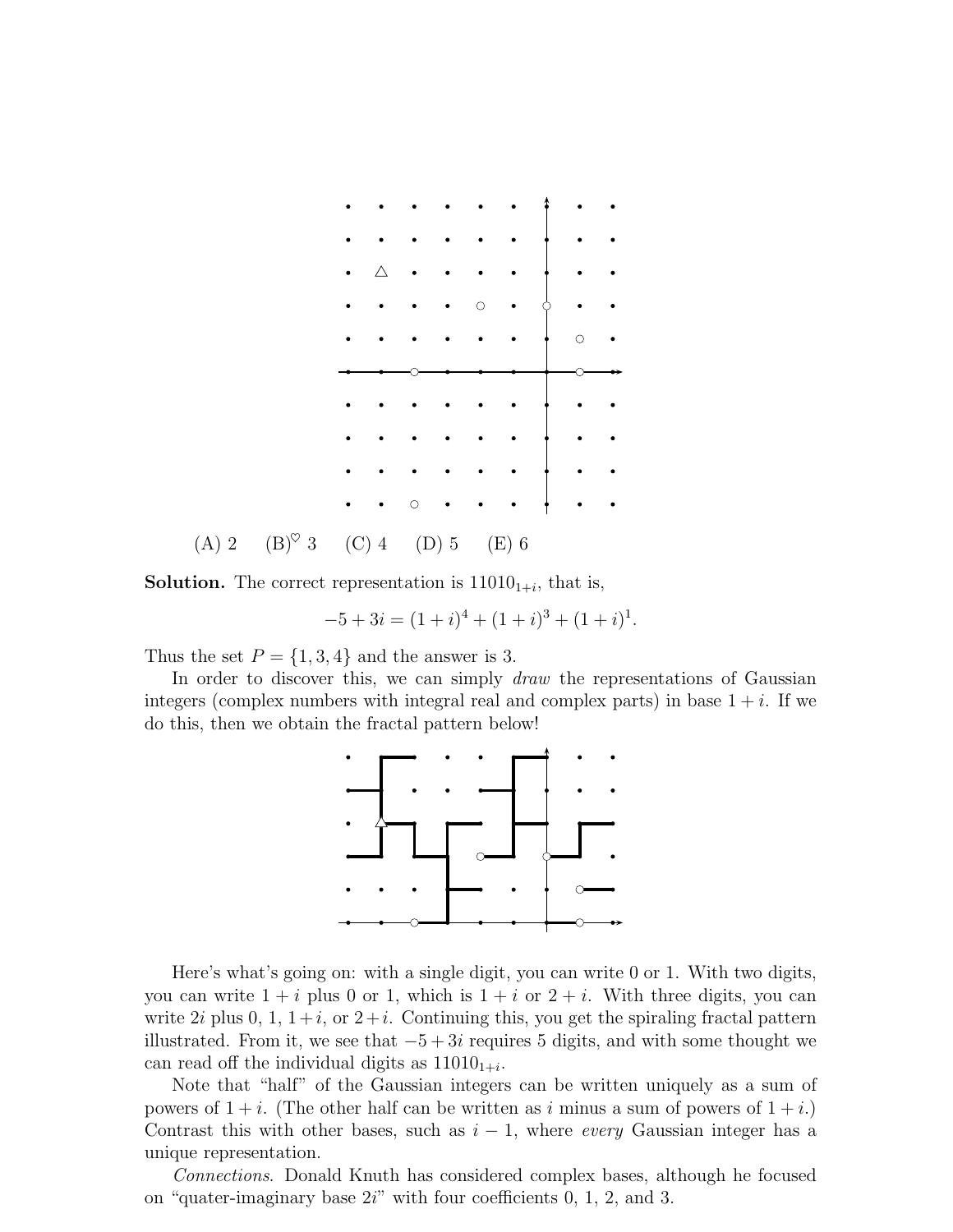Also, the fractal under consideration is called a *dragon curve*, and is illustrated in more detail below. See http://en.wikipedia.org/wiki/Dragon\_curve for different kinds of dragon curves.



**Problem 24.** Suppose that A and B are  $3 \times 3$  matrices with integral entries and that  $AB - BA \equiv I \pmod{3}$ , where I is the 3×3 identity matrix. Find  $AB^3 - B^3A \pmod{3}$ .

 $(A)^{\heartsuit}$  0 (B) I (C) B (D)  $B^2$ (E) None of the above

**Solution.** Because  $AB = BA + I$ , we can expand

$$
AB3 = AB \cdot B2 = BAB2 + B2
$$
  
= B(AB \cdot B) + B<sup>2</sup> = B(BAB + B) + B<sup>2</sup>  
= B(B(AB) + B) + B = B(B(BA + I) + B) + B<sup>2</sup>  
= B<sup>3</sup>A + 3B<sup>2</sup>,

so  $AB^3 - B^3A = 3B^2$ . But we are working modulo 3, so this is zero.

Note that it cannot be the case that  $B^2 = 0$ , because if so, B has rank at most 1, so AB and BA have rank at most 1. But then  $AB - BA$  has rank at most 2 and cannot equal the identity, which has full rank of 3.

Alternate solution. There are many matrices  $A$  and  $B$  that work here, but perhaps the simplest pair is

$$
A = \begin{pmatrix} 0 & 1 & 0 \\ 0 & 0 & -1 \\ 0 & 0 & 0 \end{pmatrix} \quad \text{and} \quad B = \begin{pmatrix} 0 & 0 & 0 \\ 1 & 0 & 0 \\ 0 & 1 & 0 \end{pmatrix}.
$$

In this case  $B^3 = 0$ , and so  $AB^3 - B^3A = A \cdot 0 - 0 \cdot A = 0$  as well.

Connections. The operation  $[A, B] = AB - BA$  is called the *commutator* of A and B, and essentially it gives a measure of the extent to which commutativity fails.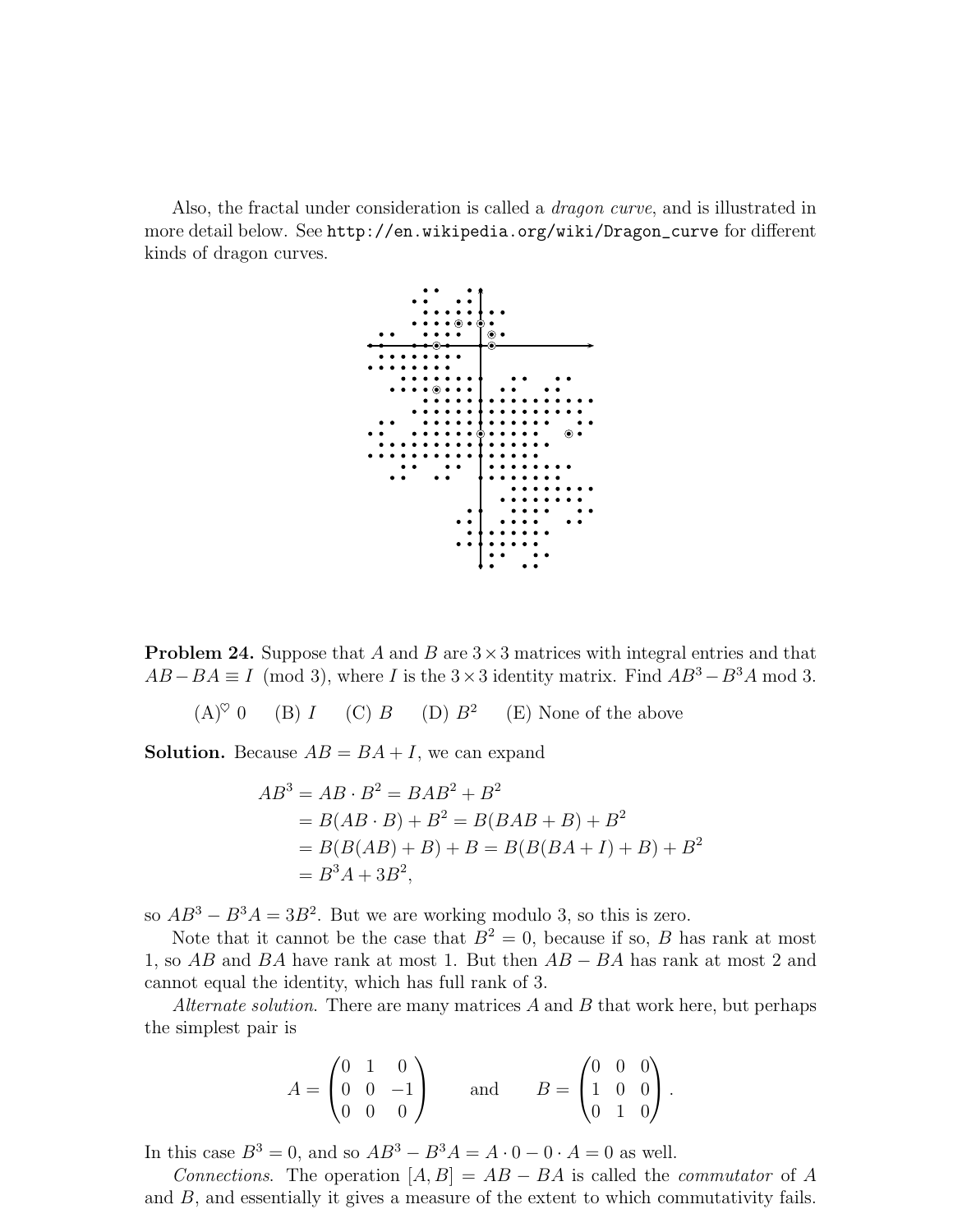Suppose we want to build the simplest possible (associative) *algebra* involving two non-commutative elements  $a$  and  $b$ . In order for things to behave normally, we require that addition be commutative and associative as usual. Multiplication will be associative as well, but obviously not commutative since we wish to have noncommutativity. Now, what is the simplest way in which commutativity can fail? We should let the commutator  $[a, b]$  be the simplest possible non-zero thing, which is 1!

This equation has many connections to math and physics. For example, it is the canonical commutation relation of quantum mechanics, which says that  $[x, p] = i\hbar$ where  $x$  and  $p$  are operators measuring position and momentum, respectively; this relation implies the Heisenberg uncertainty principle!

We can also interpret the equation in the context of differential operators. Indeed, suppose that  $D$  is the operation "take the derivative with respect to  $x$ " while  $x$  is the operation "multiply by  $x$ ". Then for any function  $f$ ,

$$
([D, x])(f) = (Dx - xD)(f) = D(xf) - x(Df) = f + xf' - xf' = f,
$$

so indeed  $[D, x] = 1$ , the identity operator. In this context, we can show that in general  $[D, x^n] = nx^{n-1}$ , so if p is a polynomial in x,  $[D, p]$  functions as a formal derivative. (Note that the two example matrices given above correspond to these operations, except modulo 3 and modulo  $x^3$ . For example, the  $-1$  in A above means that  $D(x^2) = 2x \equiv -x \pmod{3}$ .

**Problem 25.** When one expands  $(x+y)^{2008}$  as

$$
1 \cdot x^{2008} + 2008 \cdot x^{2007}y + 2015028 \cdot x^{2006}y^2 + \dots + 1y^{2008},
$$

how many of the coefficients are odd?

(A) 6 (B) 96 (C)♥ 128 (D) 250 (E) 502

Solution. Consider the first few rows of Pascal's triangle, which corresponds to the binomial coefficients that appear in the expansion of  $(x + y)^n$ :



Notice that the number of odd numbers in each row is a power of 2. One can guess that this is true for every row of the triangle, and thus the answer must be 128 by elimination. We include three proofs of this fact below.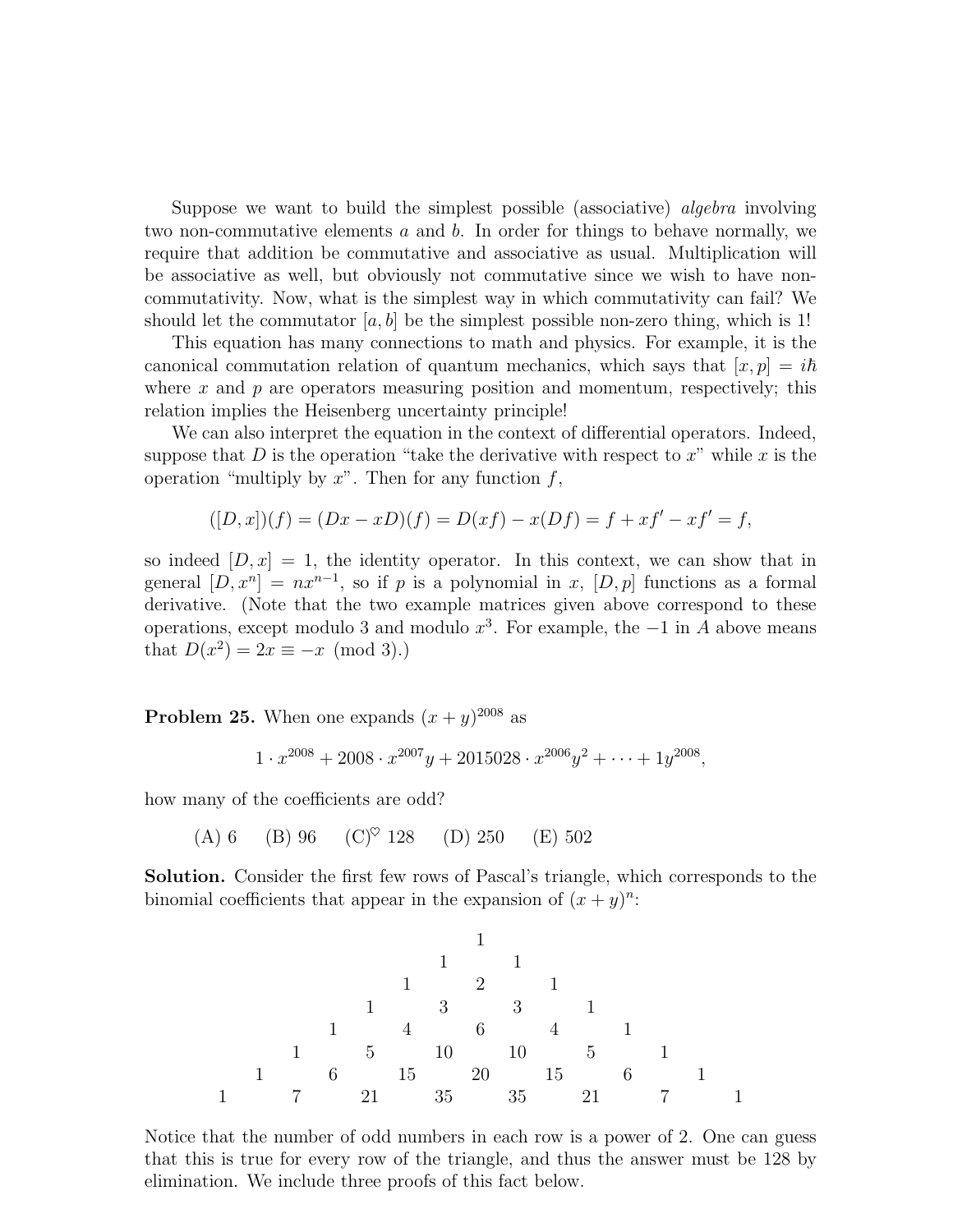(In fact, we can say more. If there are h 1s in the binomial representation of  $n$ , then there will be  $2^h$  odd coefficients in the expansion of  $(x + y)^n$ . Since 2008 = 11111011000<sub>2</sub>, there will be  $2^7 = 128$  odd coefficients.)

*First proof.* Let  $n = n_k 2^k + n_{k-1} 2^{k-1} + \cdots + n_0$  be the binary expansion of n. We wish to find the number of coefficients in  $(x+y)^n$  which are not equal to 0 (mod 2). Notice that  $(x + y)^2 \equiv x^2 + y^2 \pmod{2}$ . (This is sometimes called "Freshman's Dream" or the high school student's binomial theorem. More commonly, it is known as the characteristic 2 binomial theorem.) By induction, it also follows that

$$
(x+y)^4 = ((x+y)^2)^2 \equiv (x^2+y^2)^2 \equiv x^4+y^4 \pmod{2},
$$

etc. for any power of 2. Therefore, modulo 2, we have that

$$
(x+y)^n = (x+y)^{n_k 2^k} \cdots (x+y)^{n_0 2^0} \equiv \left(x^{2^k} + y^{2^k}\right)^{n_k} \cdots (x+y)^{n_0},
$$

where we treat a parenthesized expression raised to the  $0<sup>th</sup>$  power as simply omitted. For example,

$$
(x+y)^{2008} \equiv (x^{1024} + y^{1024})(x^{512} + y^{512})(x^{256} + y^{256})
$$

$$
(x^{128} + y^{128})(x^{64} + y^{64})(x^{16} + y^{16})(x^8 + y^8).
$$

But consider all of the terms in the expansion of the right-hand side. They are all distinct, because binary expansions are unique (and thus so are the exponents of  $x$ ). There are clearly  $2^7$  terms in this specific case, and  $2^h$  terms in general.

Second proof. By Lucas's theorem, if  $n = n_k 2^k + n_{k-1} 2^{k-1} + \cdots + n_0$  and  $i =$  $i_k 2^k + i_{k-1} 2^{k-1} + \cdots + i_0$  are the binary expansions of n and i respectively,

$$
\binom{n}{i} \equiv \binom{n_k}{i_k} \cdots \binom{n_0}{i_0} \pmod{2}.
$$

(Note that Lucas's theorem may itself be proven using the characteristic 2 method of the previous proof. We include this solution because some people are familiar with Lucas's theorem directly, particularly for Olympiad-level number theory.) Thus, if we want the right-hand side to be 1 mod 2, none of the binomial coefficients  $\binom{n_j}{i}$  $\binom{n_j}{i_j}$  can be 0. This means that if  $n_j = 0$ ,  $i_j = 0$  as well, while if  $n_j = 1$ ,  $i_j$  can be either 0 or 1, and similarly for the other bits (binary digits). This means that if there are  $h$  1s in the binary representation of  $n$ , there will be  $2<sup>h</sup>$  odd binomial coefficients.

Third proof. By writing out Pascal's triangle modulo 2 (that is, marking all of the odd coefficients with 1s), we obtain

1 1 1 1 0 1 1 1 1 1 1 0 0 0 1 1 1 0 0 1 1 1 0 1 0 1 0 1 1 1 1 1 1 1 1 1